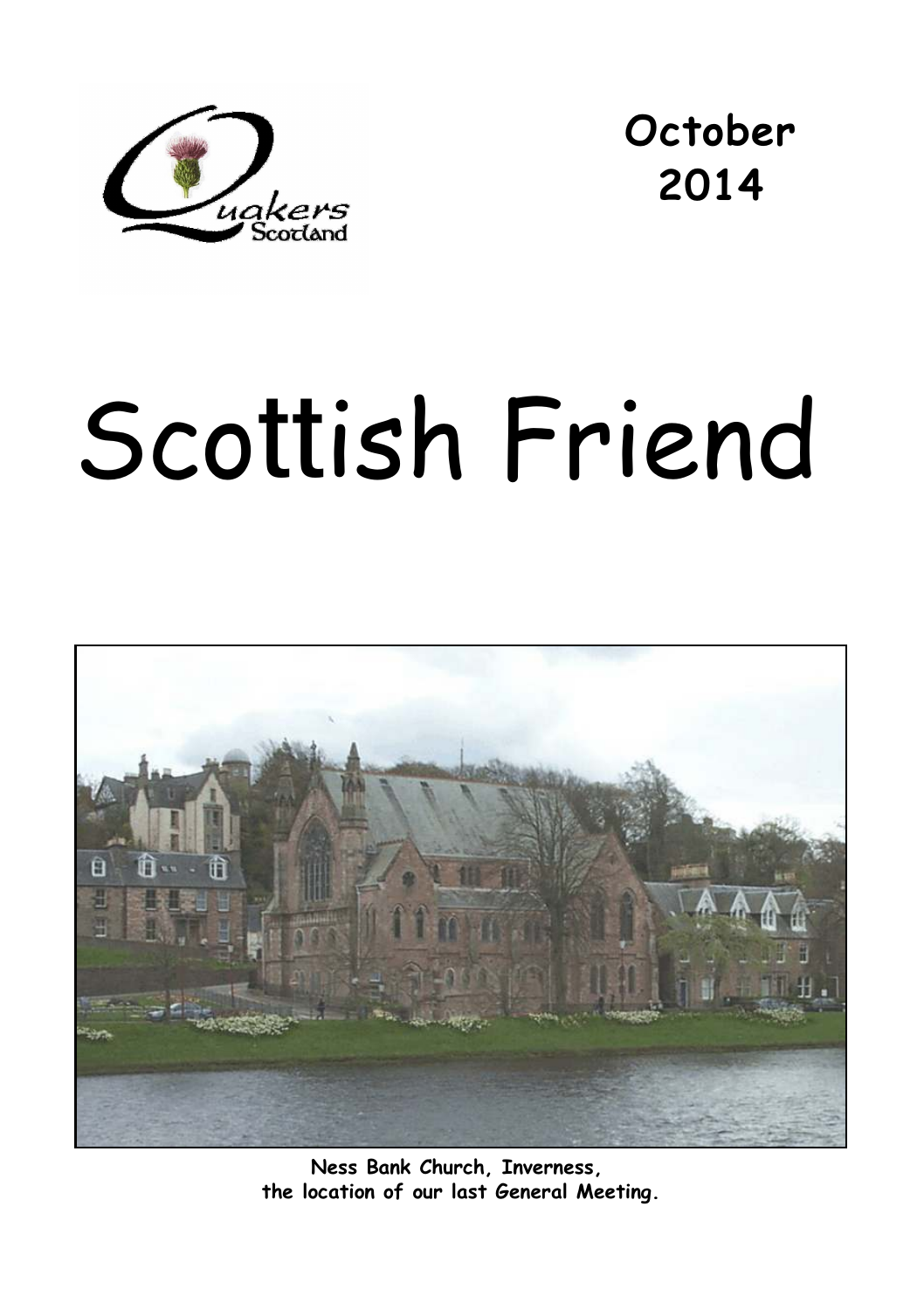# **Contents**

| Tea at the Mosque                                  | Eleanor Fairclough 3            |  |  |
|----------------------------------------------------|---------------------------------|--|--|
| <b>Book Review</b>                                 | Philip Bryers 4                 |  |  |
| We went to BYMG                                    | Jackie Ward and Robert Wilson 6 |  |  |
| Silence, Solitude and Stillness                    | Avis Swarbrick 12               |  |  |
| Where stands our Nineveh Today?                    | Alastair McIntosh 16            |  |  |
| The Referendum - from a new Scotsman               | David Rees 21                   |  |  |
| Report of September General Meeting                | Phil Lucas 22                   |  |  |
| Invitation to November Residential General Meeting |                                 |  |  |
|                                                    | Martin Burnell 24               |  |  |

Please send material for next *Scottish Friend* by 12 February to Margaret Peacock, 16 Drumlin Drive, Milngavie, G62 6LN, or [nmjpeacock@yahoo.co.uk.](mailto:nmjpeacock@yahoo.co.uk.)

*Scottish Friend* will be posted on the GM website and can be emailed to you at the same time as it goes to the printer. If you would like an email copy instead of a paper one, please email [scotfriends@gmail.com,](mailto:scotfriends@aol.com,) to let Bronwen Currie know. You are strongly encouraged to do this, in view of escalating postage costs and of course you get the photographs in colour, as an incentive! The opinions expressed in this publication are those of the writers and not necessarily the opinions of the Society of Friends in Scotland, Britain or elsewhere.

> Published by Quakers in Scotland, 01496 850 006 quakerscotland.org.uk (British website: quaker.org.uk) Printed on recycled paper by € Print Force, Milngavie, 0141 956 1052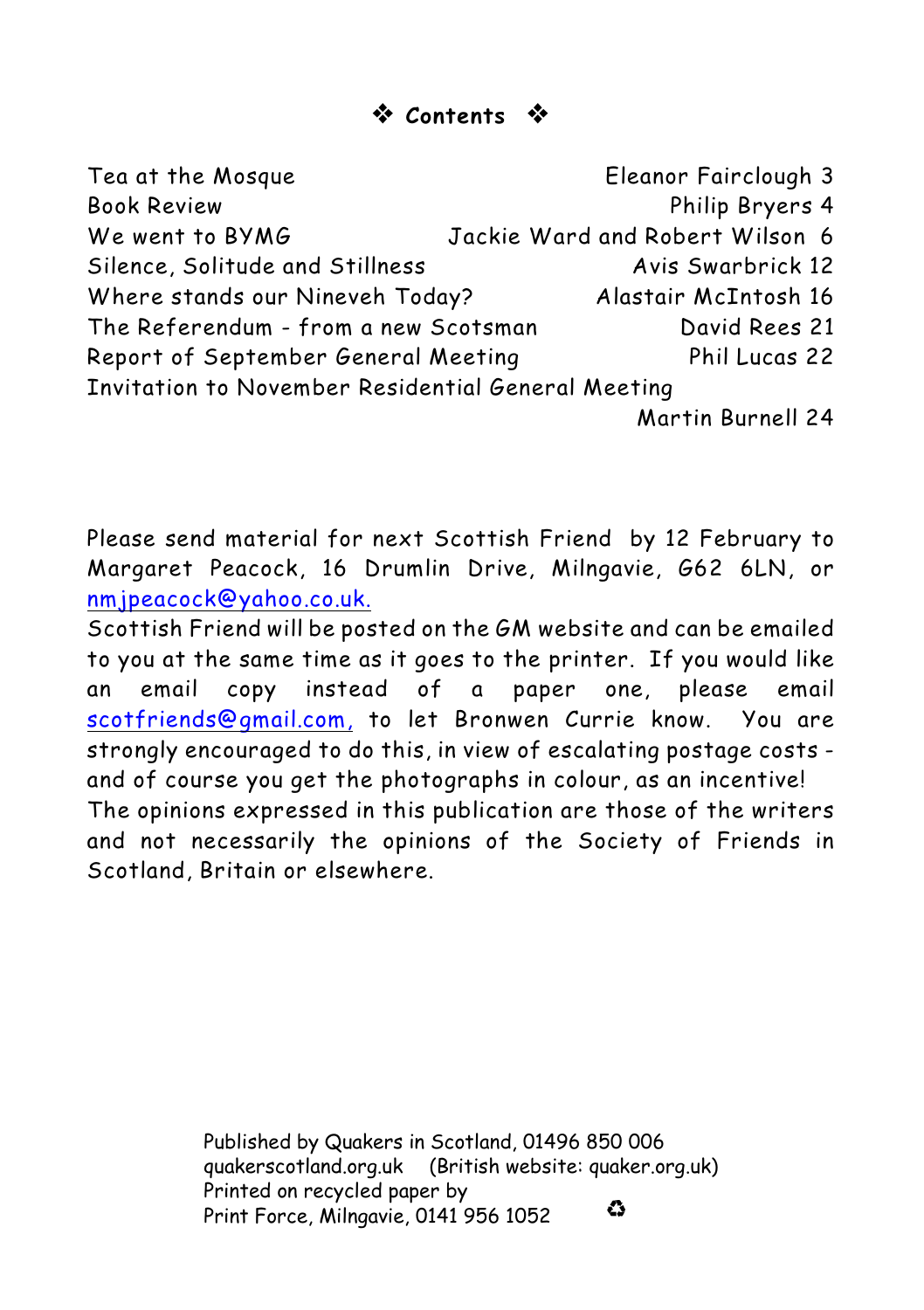# **TEA AT THE MOSQUE Eleanor Fairclough (Inverness)**

Inverness Mosque has met for several years in temporary accommodation, renting a hall next to the Northern Meeting Park. On various occasions they have invited worshippers of other faiths to a social event - Tea at the Mosque. Along with a group of us from Inverness Meeting, I attended one of these events, on a sunny afternoon earlier this summer. There were so many gathered that we all sat outside, under the shade of the huge,old sycamore trees, next to the Mosque and enjoyed the presentations made, while the children played on the grass of the Northern Meeting Park.

We were made really welcome and the several presentations were instructive and helpful. Using modern technology, we were given a power point talk, on a large screen, about the Five Pillars of Islam, the similarities between Christianity and Islam and ten common misconceptions about Islam. A new adherent from the Highland community spoke about her experience of Islam. After this we all enjoyed the delicious food provided by our hosts and there was time for chat and greetings. In all, it was a friendly, happy gathering.

Amidst the terrible news and conflict in the Middle East, I am so heartened by the friendship and welcoming spirit of the Moslem community here. We wish them happiness as they move to their new Mosque in Inverness.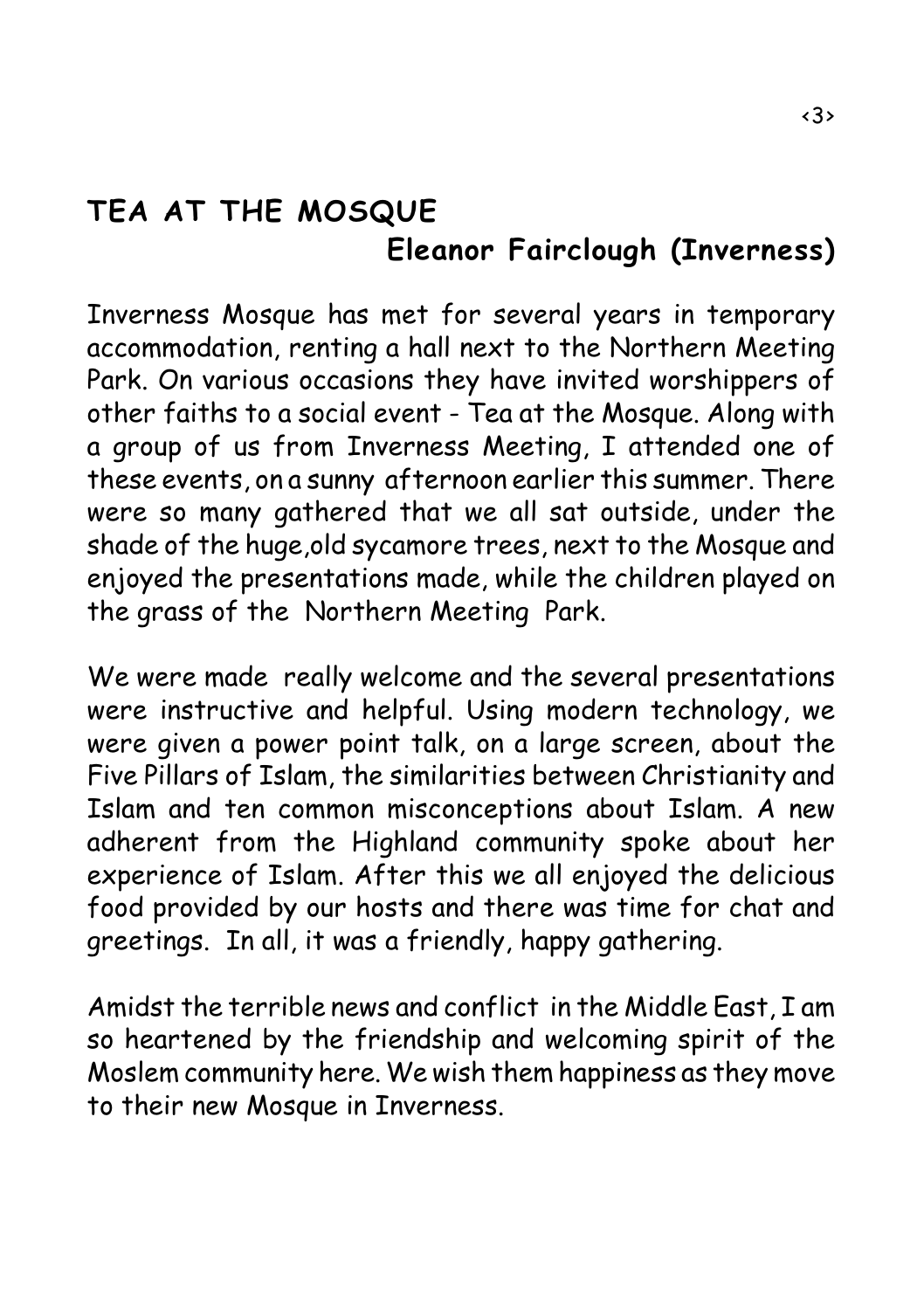# **Book review**

# **Philip Bryers (Perth)**

*Surveillance, Secrecy and Sovereignty: How a Peace Campaign Challenged the Activities of a US Base in Britain* **Margaret L Nunnerley**

## **York Publishing Services Ltd. 2014. £7.99**

This is the story of how a local campaigning group, building on the experience of activists at Greenham Common, confronted the growth of a US military presence at nearby Menwith Hill over more than two decades. There are parallels with campaigning activity at Faslane which make it a particularly significant study for Scottish readers.

The core chapters describe the campaigning strategies of what became the Campaign for the Accountability of American Bases (CAAB). To engage with the law required an extensive, in-depth knowledge of its workings. Making effective use of the media and building up networks offering access to those in positions of power and influence needed an equally meticulous and detailed approach. Effective campaigning is not just about shouting loudly – though in this case it also involved regular, faithful Quaker meetings for worship outside the gates of the base! Nor is it easy to sustain commitment and enthusiasm over a lengthy period. The contribution of dedicated individuals is always necessary.

The book records academic research on CAAB. It places non-violent direct action within a historical and conceptual framework. A key theme is civil liberties – what they are and how they are changing. One chapter usefully records the responses of a variety of stakeholders from 'both sides of the fence'.

Throughout the book there is a Quaker thread, including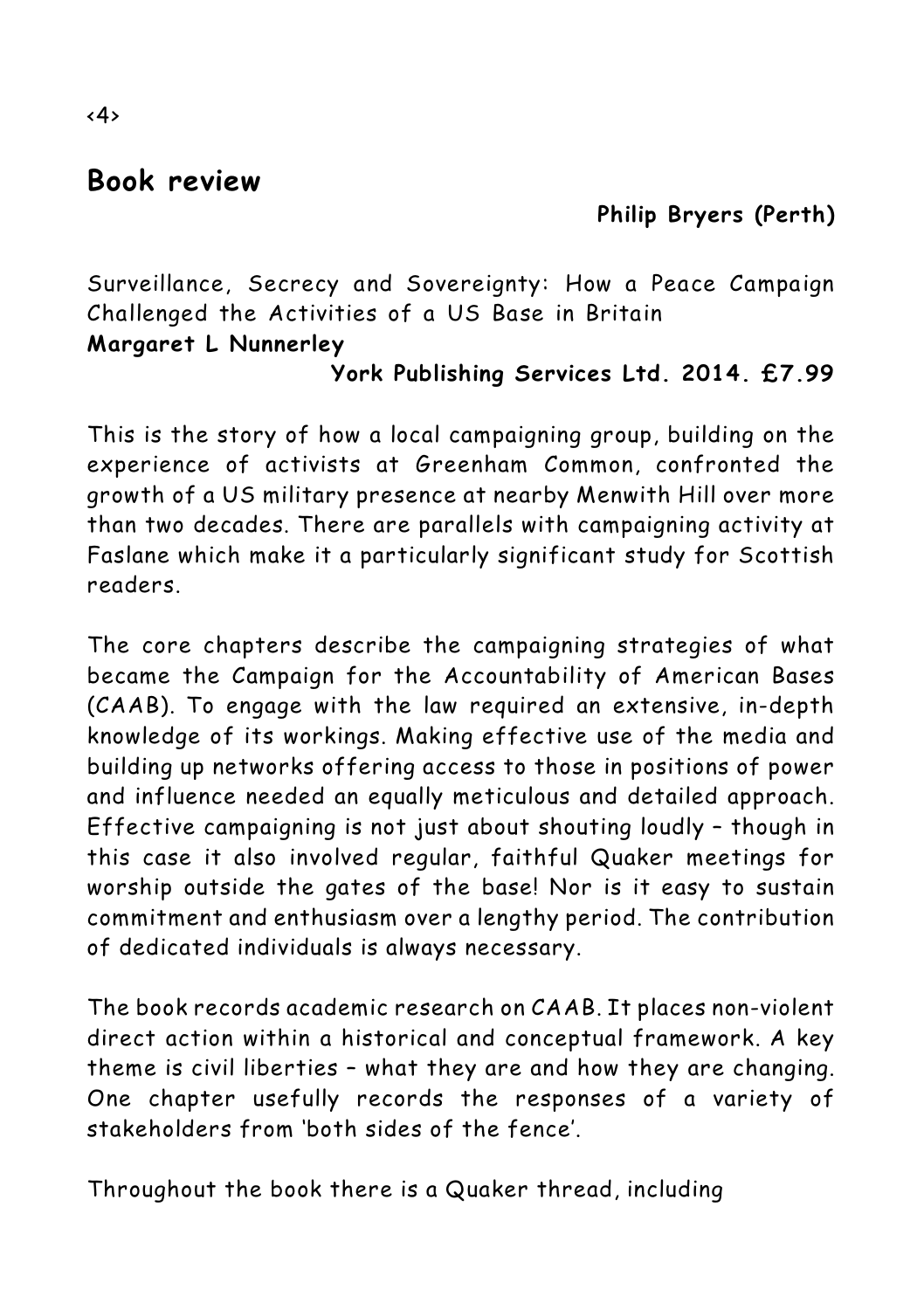examination of how testimonies to peace, equality and truth have developed and their relationship to this campaign. It traces the dual strands of 'prophet' and 'reconciler' as set out in Wolf Mendl's 1974 Swarthmore Lecture, *Prophets and Reconcilers: Reflections on the Quaker Peace Testimony.*

There is much substance in the 152 pages of Margaret Nunnerley's book and the story it tells is not without hope, even though it highlights the new threats to civil liberties and democracy posed by electronic surveillance, centralised decision-making and international realpolitik. Do read the book yourself – you will certainly find it thought-provoking.

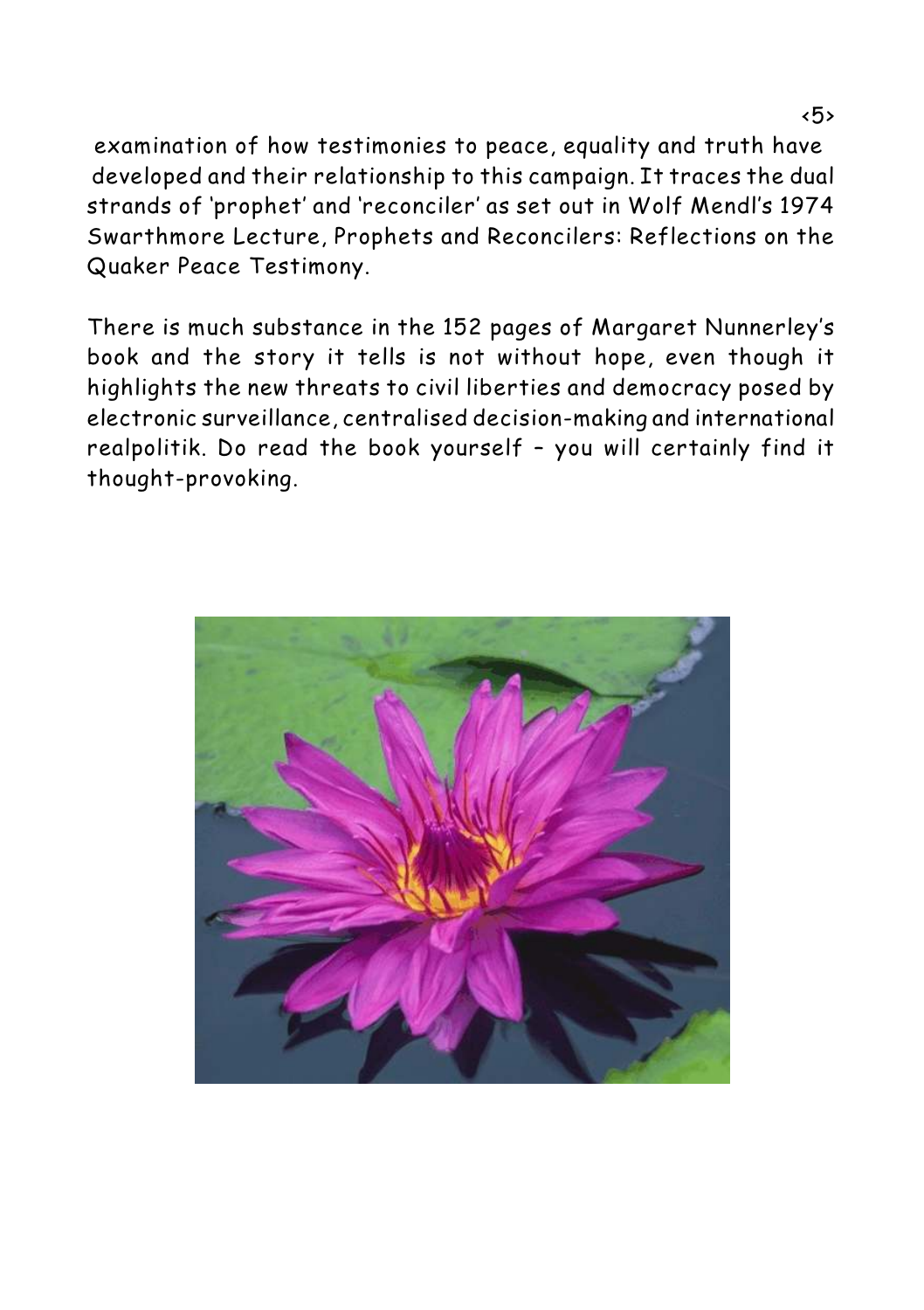## <6> **We went to BYMG**

### Jackie Ward and Robert Wilson (Orkney)

There were a number of stops on our journey from Orkney to Bath. You just don't achieve that sort of distance in a hurry. There are no motorways in Orkney. We don't even have a dual carriageway or a set of traffic lights so we were very aware of joining a different world as we made our progress south. Our spiritual journey to the time of this occasion in Bath has also had a share of fits and starts so we were seeking direction at a deeper level and on the lookout for signposts along the way.

 All went well and we arrived on the camping field having picked up our Documents in advance, Agendas, Financial Statements and information about the Journeys and Events available to us over the next few days.

Journeys were a series of pathways on six themes: Being a Quaker Community, Creative Expression, Faith and Belief, Governance understanding and owning our work, Witness in the world, and Worship.

We wanted to get a taste of everything so didn't choose just one pathway. We attended individual sessions depending on the subject and usually different ones – whatever floated our boats.

The beautiful weather seemed set and there was a gradual stream of arrivals. We learnt of our route to the Gathering Village and so set off along leafy lanes to the Big Top.

Inside the Big Top we found tiered seating and enormous gantries holding the lighting systems like in a theatre. There were drapes to the side just like in a wedding marquee but the stage was the main focus, above which were positioned three enormous screens for people to view the speakers. A smaller screen showed the written word almost as soon as it was spoken – such was the technology. Stewards were positioned all about and were ready with microphones during the business meetings. We were to get used to these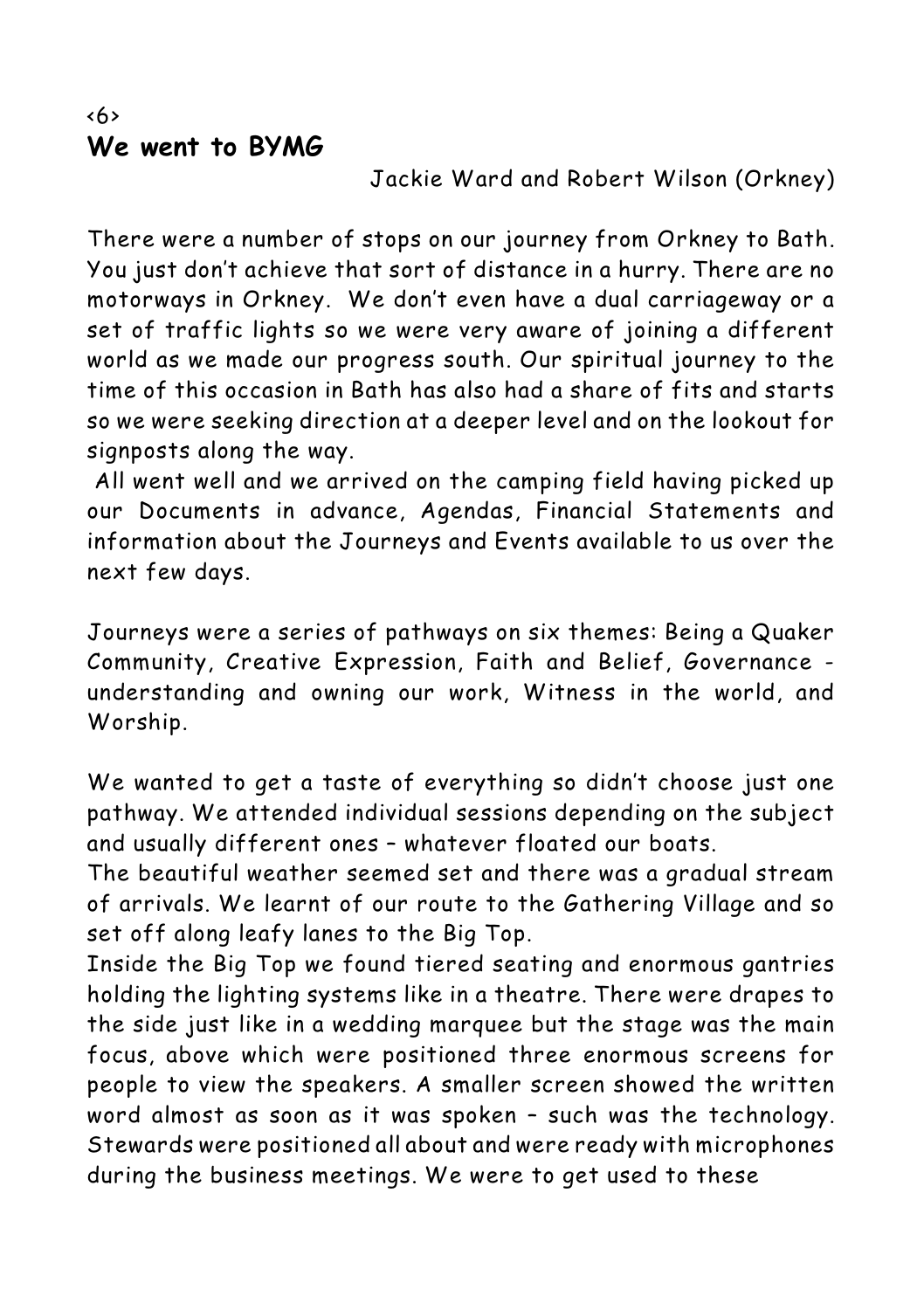surroundings during the week as we popped in for various of the business sessions.

Oh but I'm jumping ahead! We went straight in to the Big Top that first day – out of the sunshine to a scene I'll never forget.

Nothing could have prepared me for the sense of enormity as we made our way to the front and sat amongst the hard of hearing brigade. It was ok till I turned around and saw all those folks. Around 2000 of us gathered in a tent. It was awesome – it was awe inspiring and I confess to being just a bit overcome by it all. Then we settled into the first silence and it was alright. This was something I recognised and was so comfortable with.

I sat there calmly and expectantly. The clerk addressed the gathering but it became apparent that technology had let us down. The microphone didn't work - but only for a moment. He opened with;

"A gathering is made by the Friends who attend."

BYG HAD BEGUN…………………….

Friends from Southwest Area had made a film depicting their life and works showing everything from waste management to a peace garden not forgetting the ways art can be used to solve conflict, wool against weapons but the strongest message for me came from a small girl who beamed at us all and reported that the best thing about MfW was the biscuits. But of course!

There are some things that come to mind especially that I'd like to share with you:

The Quaker Action on Alcohol and Drugs (QAAD) talk on Sunday was a particular interest of mine. It gave me a chance to renew acquaintances with Friends I had met at the QAAD conference at Woodbrooke in July.

The Island Gathering Meetings on Monday and Friday were informal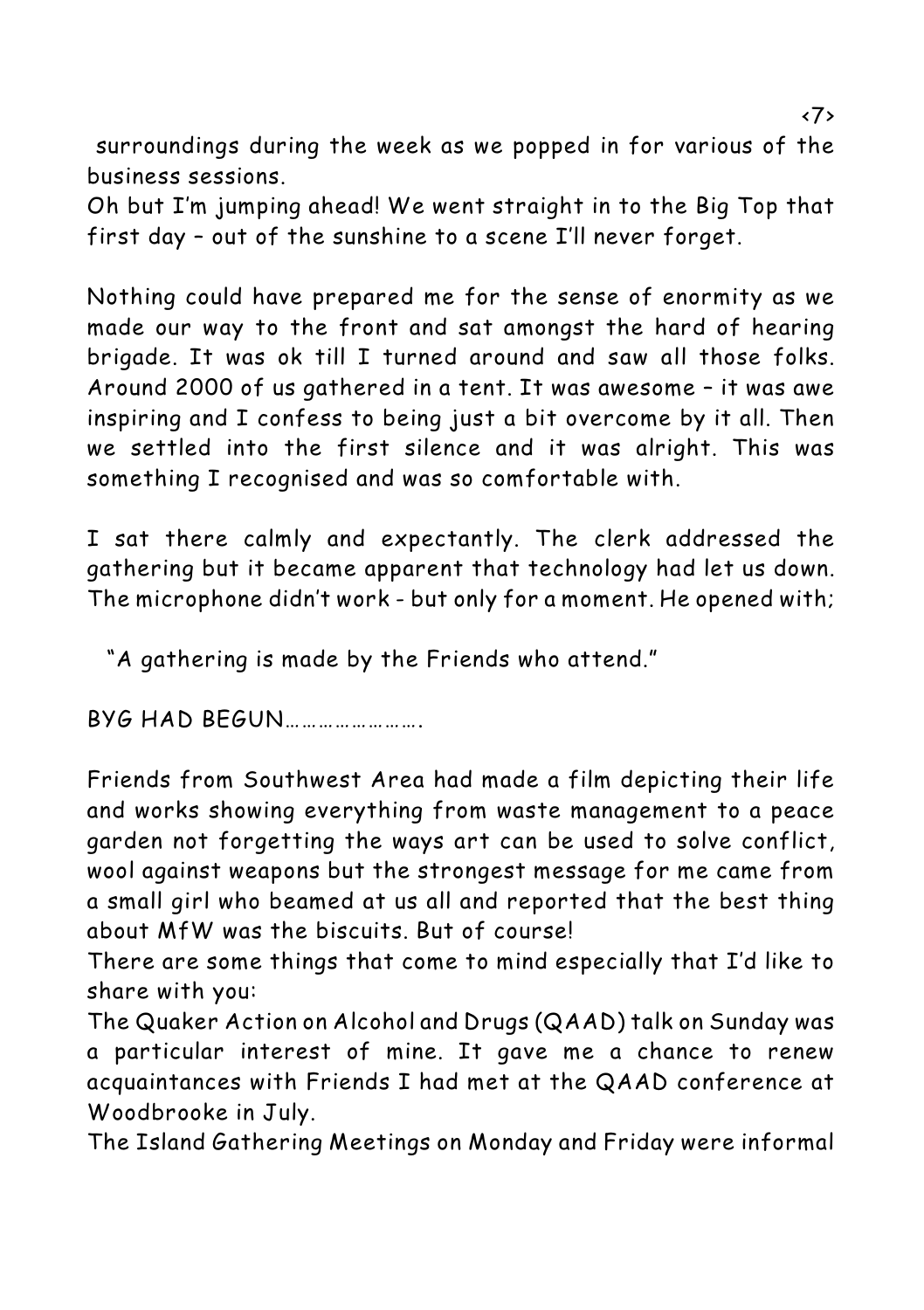but gave an opportunity for island dwelling Friends from around Britain to discuss the particular joys and challenges of living Quakerly lives on islands and in remote places. There was welcome input from Friends House with the proposed implementation of an Islands Forum on line. This will enable us to discuss things and to support one another. We hope to be able to share not only our experiences of Quaker faith and worship on islands, sometimes individually and in isolation and in small communities but also the unique everyday issues of our lives.

I went to the 'BEING FRIENDS TOGETHER' talk and heard about this new online learning resource which is due to be launched in October and be used from 2015. We learnt that this draws together resources we already have on line and offers practical and creative things we can do in meetings. It suggests ways to connect to community and the wider world and can be used by all types of meetings both large and small.

This will be available at a cost of £35.00 to each local meeting. All that is needed is an email address and password and then any number of persons can log in at the same time. A weekend exploring Being Friends Together resources, approaches and opportunities is being held in November at Woodbrooke.

We walked miles! After each event we would scurry back to the camping field to share notes, walk the dog, grab a bite to eat and go on to our next choices.

There was just so much to do. There were separate sessions for the 'larks' or early risers and also for the 'owls' or night birds. There was a complete programme for the 300 youngsters. All of this was available to all as the provision for those with disability was superb. There were little buggies whizzing about all over the place. I could hear everything wherever I was and much appreciation was expressed by all for this special provision.

I attended the QCEA talk.

<8>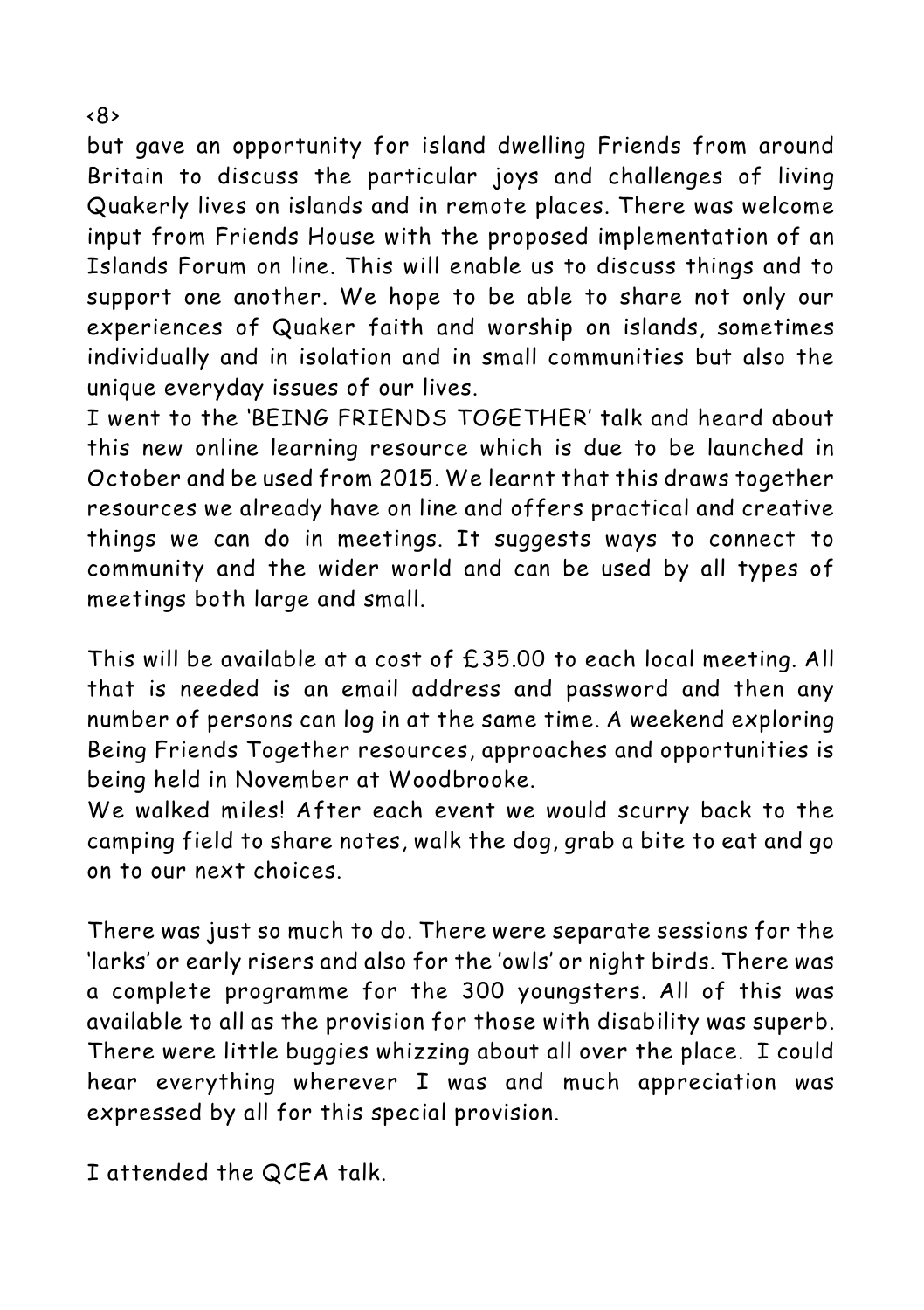"Your Quaker voice at European level working at the intersection of voices from other groups."

This very important work involves human rights, peace, sustainable energy, democratic governance and economic justice. All this is achieved by a very small team.

Involvement on a small scale can be through the 'Action Alerts' – again on line. We certainly live with modern communications.

During the week I also attended two faith and belief Journey sessions regarding Quakers in WW1 – a particularly poignant subject for me, since my family disowned an under-aged relative who disappeared on The Western Front – a tragic event which is difficult to understand in these modern times.

The sessions, which mainly related to Friends' work during the conflicts helped to explain some of the immensely traumatic decisions that were taken at the time and the bitter hostilities former Friends had to endure and overcome.

Back to the camping field once more.

The serious business continued through these warm days.

Individual people were moved to minister. The microphones were brought to them. Discernment. That special silence of support as the clerks worked to form the minute. Sometimes it took a while. There would be a flurry of 'no' echoing around; more ministry and then, 'Friend speaks my mind', and 'I hope so'. We wonder who will be present in 2015/16/25?

At 'Nominations and Discernment' I heard about the meaning of service from a business meeting for worship perspective and the spiritual discipline required when seeking nominations. The concern of Friends was evident where insufficient members are available or Friends' gifts may not match the vacant positions. And what about Attenders – especially those with the necessary gifts? The importance of completing the 'Offers of service' forms by all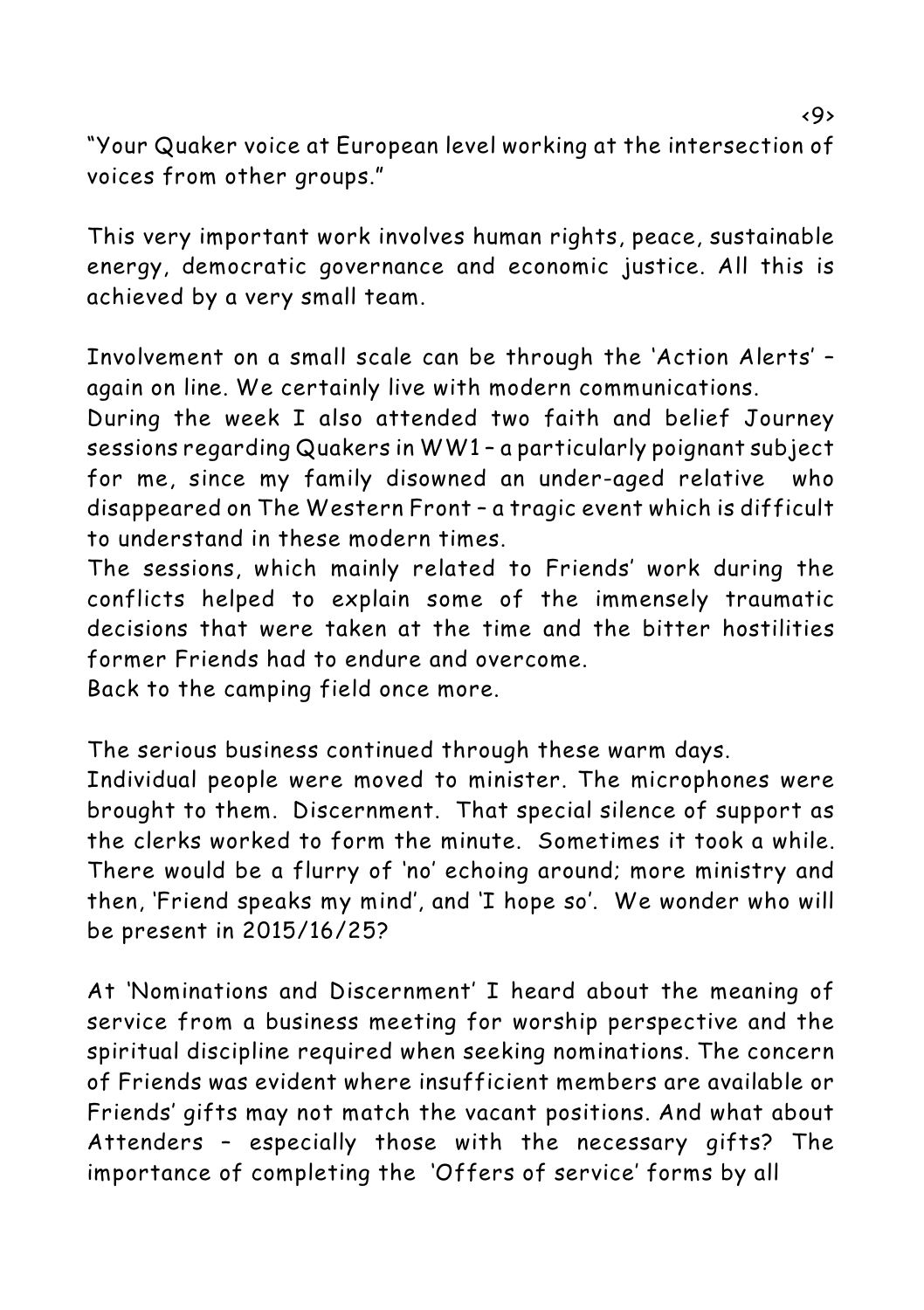$\langle$ 10>

 Friends was stressed. It is also the role of the Nominations Committee to help Friends with their development and to support and train them before and after selection. Then there are the members not selected – the disappointment. The committee must work to uphold all. In the end it is as one Friend said, "Willingness to serve IS service."

We did have some fun. The hairdryers were, in fact, places where folks could sit and listen to the recorded stories of others. A lovely way to spend a few spare moments!

We really got to know our way around the tented Gathering Village which formed the four sides of a central grassy area……where some dozen other tents housed meetings, groups, workshops, talks and worship.

Many people enjoyed picnic snacks out in the sunshine in between attending their chosen sessions.

There were two benches where the really young Friends were encouraged to contribute and comment on BYG – graffiti style.

The young people organised Epilogue on Monday 4th August. I had been at events since 11am and had just come from the George Gorman lecture. Instructed to bring torches, we gathered around the four sides of the grassy area in the failing light and were part of the all age reflective commemoration of WW1. The lights were extinguished in mourning and re-lit in hope. Indeed a moving experience. We followed this by going on to the 'Owls' MfW – just five of us in candle-light. These are some of the deep experiences that will remain with us for a very long time to come.

The Worship tent was a small haven of quiet, sometimes enjoyed by a few or by any of us needing time out.

It was a privilege to attend the Swarthmore Lecture and the George Gorman Lecture – both of which are well documented and will inform us for the future. These huge events played out in this big top arena amongst so many Quakers brought with them an awareness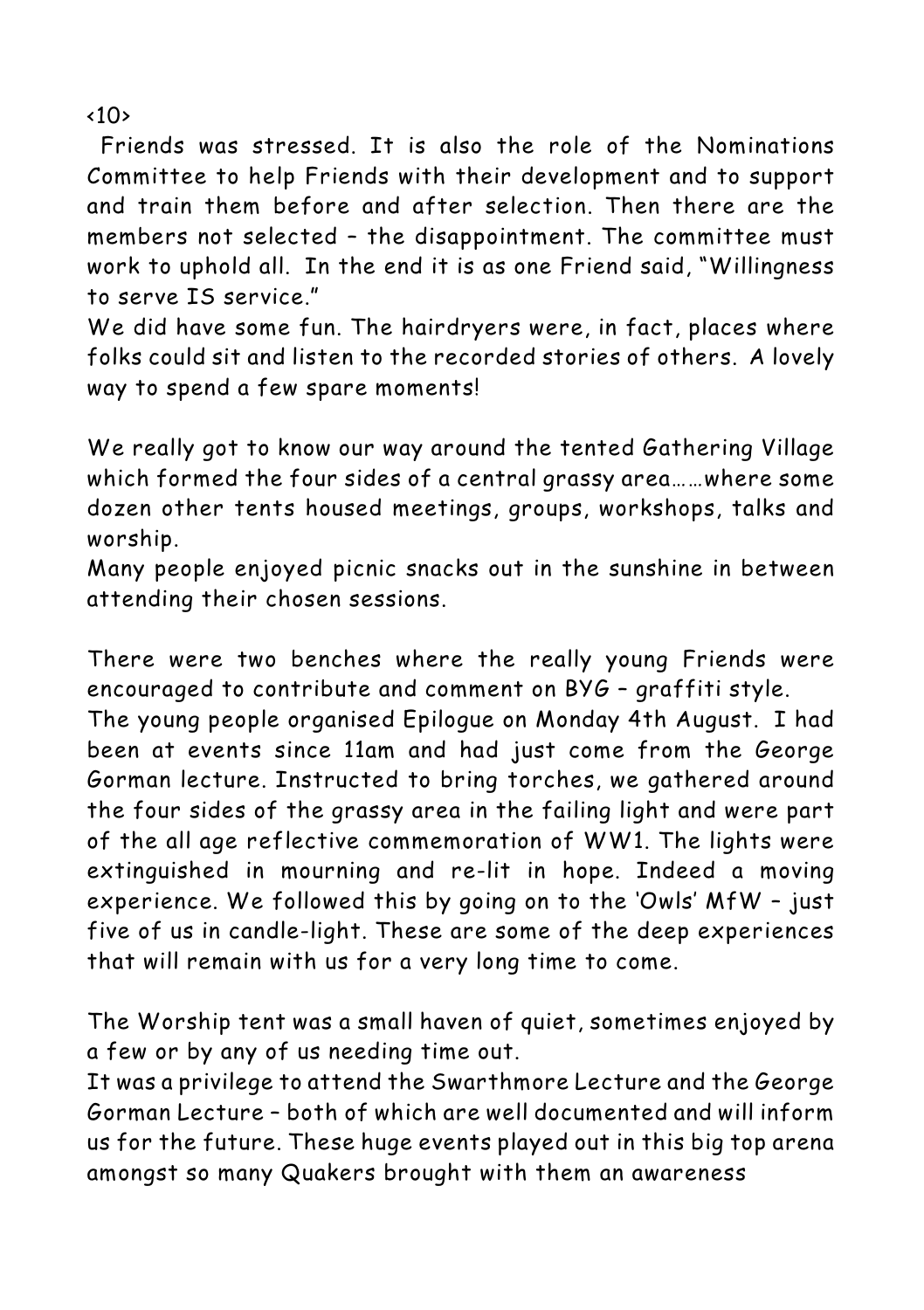of the strength, integrity, history and permanence of the Society of Friends.

During the week the campers got to know one another very well. We held our own worship mornings and nights and all went our separate ways knowing that we had more Friends than ever before.

 Tuesday evening I attended 'Once upon a Conflict', a conversation between the book's author, Tom Leindorfer and Marigold Bentley from Quaker Peace and Social Witness (QPSW). Tom's book is pioneering work on peace education and conflict resolution. It is truly inspirational as it uses simple fairy tales adapted to conflict scenarios so that parties can start to see and understand opposing views, thus finding resolution.

The process has been used extensively and successfully in areas from business disputes to school and other situations. The secret is in accepting that we cannot control the outcome but we can control the process and value and respect each party.

Communication – valuing and connecting with the Divine in each other.

We had chosen our pathways through the week and experienced the joy of learning together. We have only included a selection of the events attended and I'm certain more memories will emerge with time of this life–changing gathering.

From Ben Pink Dandelion's Swarthmore Lecture 2014:

OPEN FOR TRANSFORMATION

 "We have at our spiritual fingertips the continuing power and forever-possibility of Quaker worship; the 'magic' of what we so regularly find in the silence together, and of all we can achieve through that practice."

Oh yes – and we flew the flag for Orkney!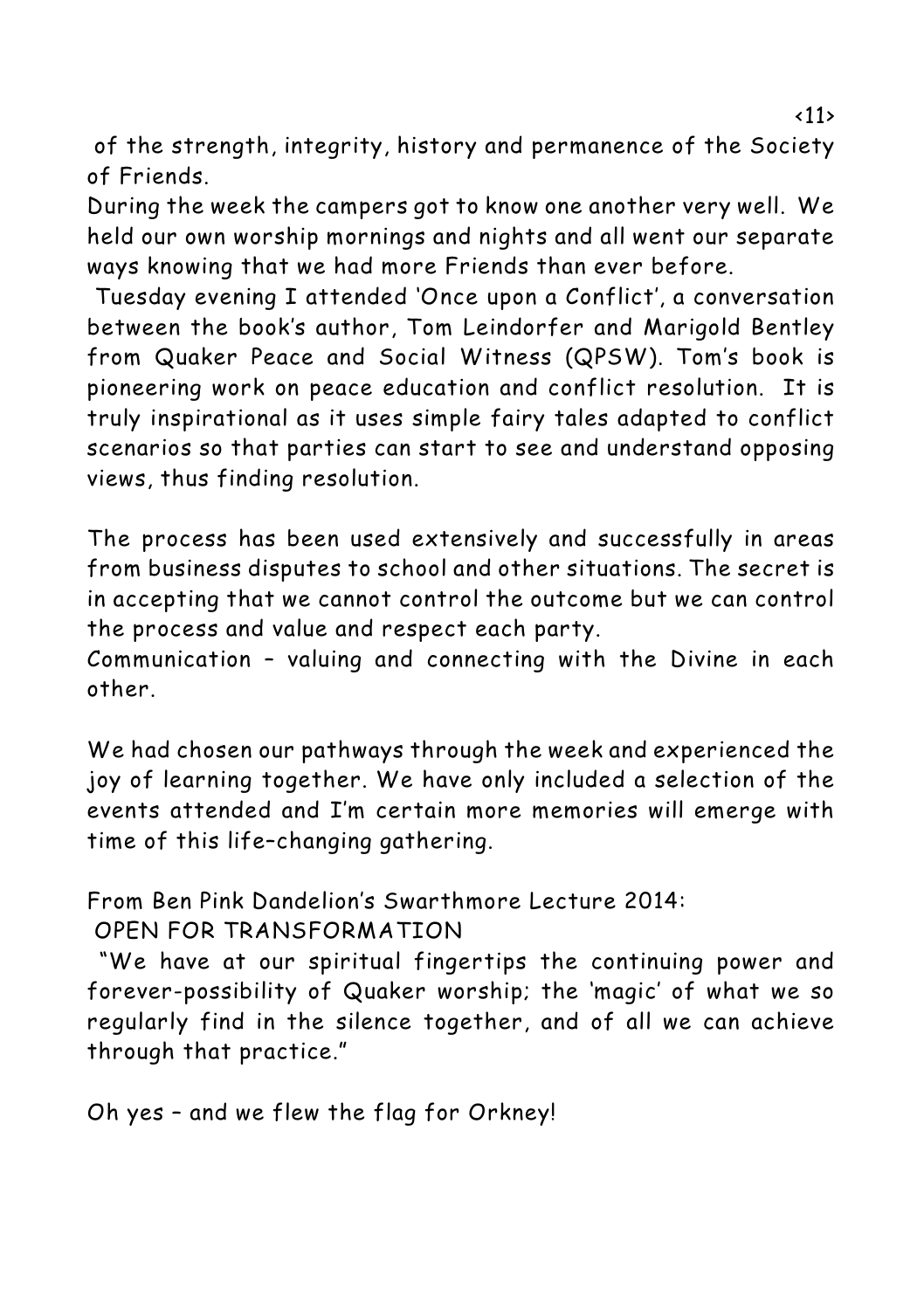## $\langle 12 \rangle$ **Silence, Solitude and Stillness Avis Swarbrick - October 2012**

I was late for Quaker Meeting for Worship one Sunday. About eight people were sitting silently in a circle in the middle of a large empty hall. As I sat down I felt a circle of deep stillness come into my body just below my solar plexus. "This sort of experience has happened before" I said to myself. "Let it happen. Don't think. Don't do anything. Wonderful. Let it be." And for half an hour we sat together in that stillness, until someone was moved to read a passage from our Advices and Queries about caring for the young people in our Meetings, encouraging their enquiries, and listening to them as they talk about their spiritual searches. The silence returned. A quotation came into my mind - a simple sentence that read: "Seek to know an inward stillness, even amid the activities of daily life." I had just started to say this when the children were at the door after their Children's Meeting. We let them in, and I welcomed them into our silence, and quoted it to them too. Together we continued in silence for about ten minutes (two young ones a bit restless at first), and then the Meeting was closed.

Earlier that week I had read an article in the Winter Newsletter of the Bede Griffiths Sangha about Silence, Solitude and Stillness, written by Shirley du Boulay. Here is a personal response.

As a birthright Quaker I have always had difficulties with the notion that a real depth in meditation can only be reached within individuals in solitude. Personally my own way into prayer and meditation came during my childhood encounters with the Holy Spirit in the silent Quaker Meetings for Worship. I was with people who come together to meet in corporate silence, stilling their bodies and minds to wait upon the "Presence in the Midst"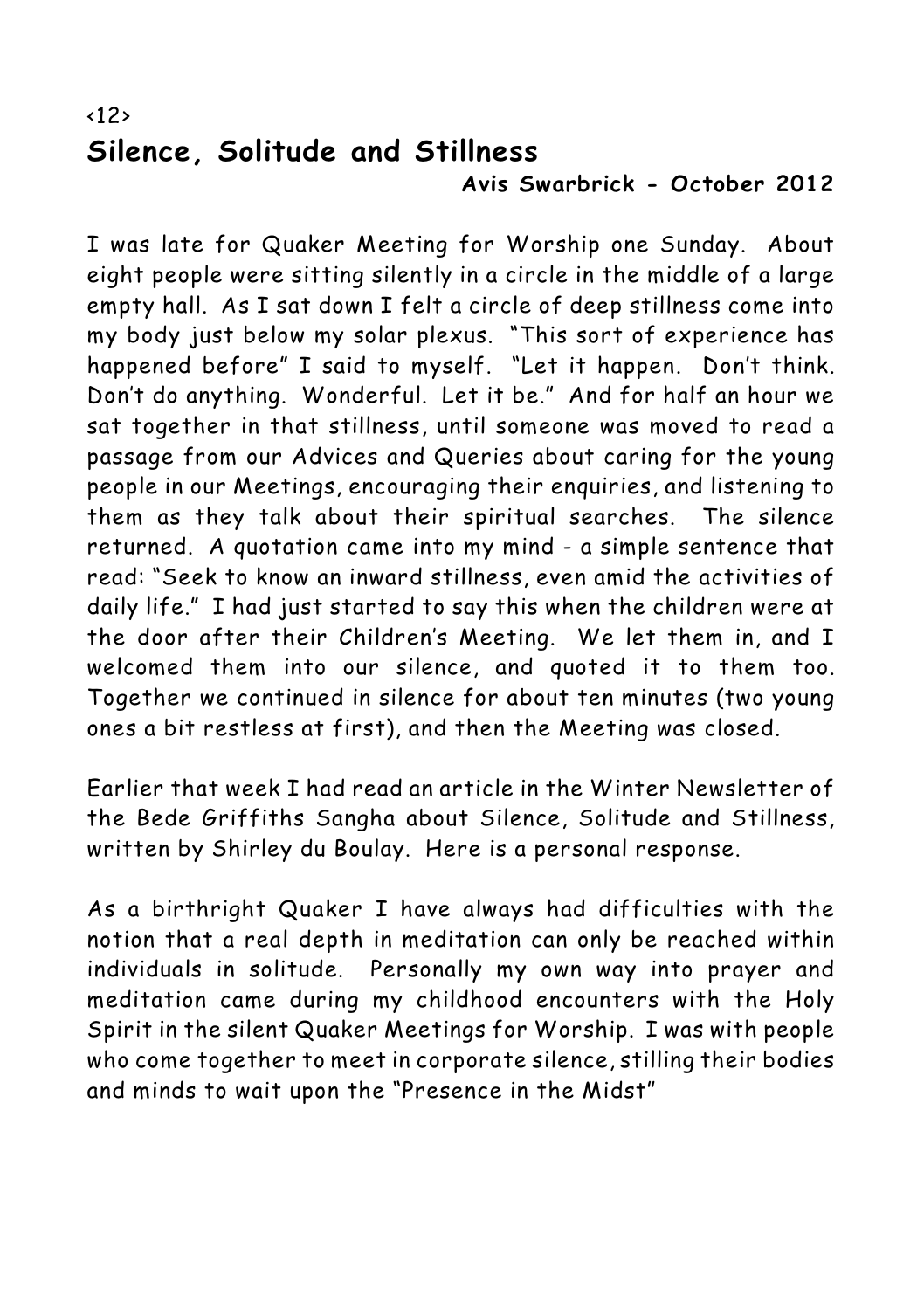and this made me realise that in these situations the power of the whole is greater than that of each of its individual parts.

The meetings of the earliest Christian groups, stunned by their encounters with the "Risen Christ", seem to have taken this form. They met together to experience the presence of the Living Jesus, and in that silence the Holy Spirit entered those who were called to prophesy. Some ten years after Paul's Damascus Road experience, Christianity had reached the Middle East. In 1 Corinthians Paul is giving advice about the conduct of these early meetings. We can see that every attender had equal status and that people spoke "as the Spirit moved them". Paul stresses that it is the Agape that fills these meetings that gives them and the individuals who come to them their real spiritual depth. The moving power comes from God, and he warns against excessive enthusiasm and about big egos trying to dominate the proceedings. He stresses the importance of individuals being prepared to stand aside and listen with attention when someone else has a message for the group.

During the following 300 years many Christian communities were founded all over the Roman Empire. Paul writes to beginner communities in Asia Minor and beyond. In Turkey and Egypt the Desert Fathers met in Communities of silence, solitude and stillness. The first Christian monasteries were founded. I was born in Somerset, and our local tradition is that Joseph of Arimathea, who was a tin merchant, visited the west of England on business trips and that at Glastonbury he planted the first Christian church in the Celtic world.

Eventually the Roman Emperor was converted. It was a politiical decision, and he expected uniformity. The Council of Nicea wrote the first Christian creed, formalised the New Testament, and set up a centralised church based on Constantinople.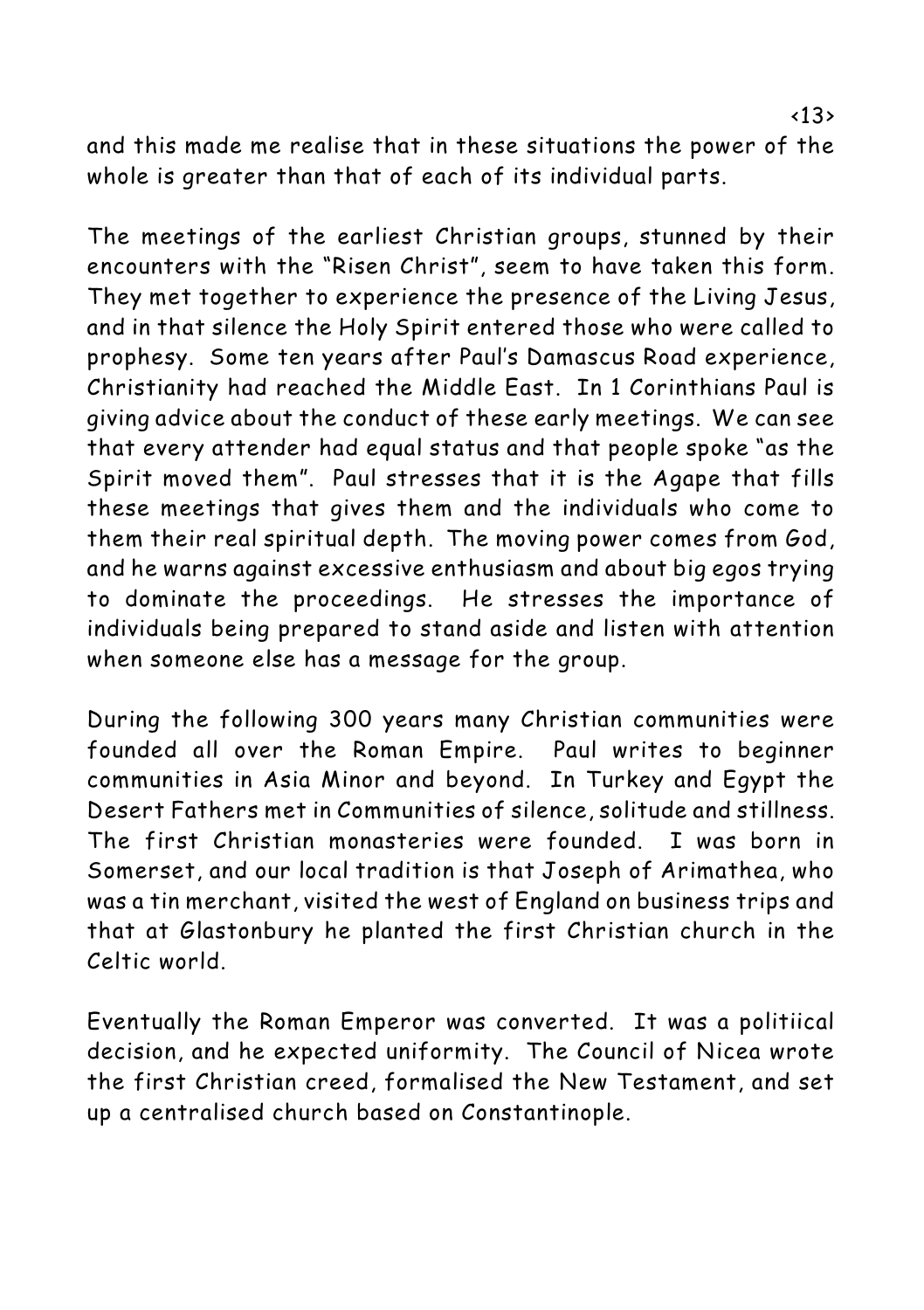#### <14>

Shirley du Boulay's article is mainly about silence in solitude. She writes in passing about group uses of silence, including the silence that forms the background to monastic life, but she omits another very important use of silence. My own experience is limited, but I belong to a Christian group whose worship is, like that of the early Christians, based on corporate silence. We are the only group that I know of who gather for worship without an agenda: that is, we meet without a theologically trained minister or priest to lead us through a programme of pre-selected hymns, prayers, readings and sermon. For over three hundred years the unprogrammed groups of Quakers have gathered in silence "with heart and mind prepared", in order to become open to the Spirit of God, not knowing where that Spirit will lead them.

Their founder, George Fox, had wandered for eight years, Bible in hand, through the wilderness of the English Civil War. Numerous small groups of Protestants had been formed at that time, and the "Seekers" eagerly welcomed his radical - and very "dangerous" interpretation of the New Testament. A new denomination was born. From the beginning this interpretation of the cross and resurrection was branded as theologically unacceptable. Church and State resorted to physical violence to maintain their power structures. To their surprise Quakers responded with verbal challenges to their hypocrisy, but no physical violence. The ahimsa that Jesus had shown on the Cross was being put into practice in seventeenth century Britain. Quakers told the judges and Church Leaders to take the Sermon on the Mount seriously. William Penn called it "Primitive Christianity revived."

So here we are, 350 years after that. Modern knowledge of nuclear physics, history, psychology, etc. is making the world take a new look at its religious heritage, and the Quakers as well as the Bede Griffiths Sangha are contributing to this, along with many others.

All who attend Quaker Meetings are seen as equal in the sight of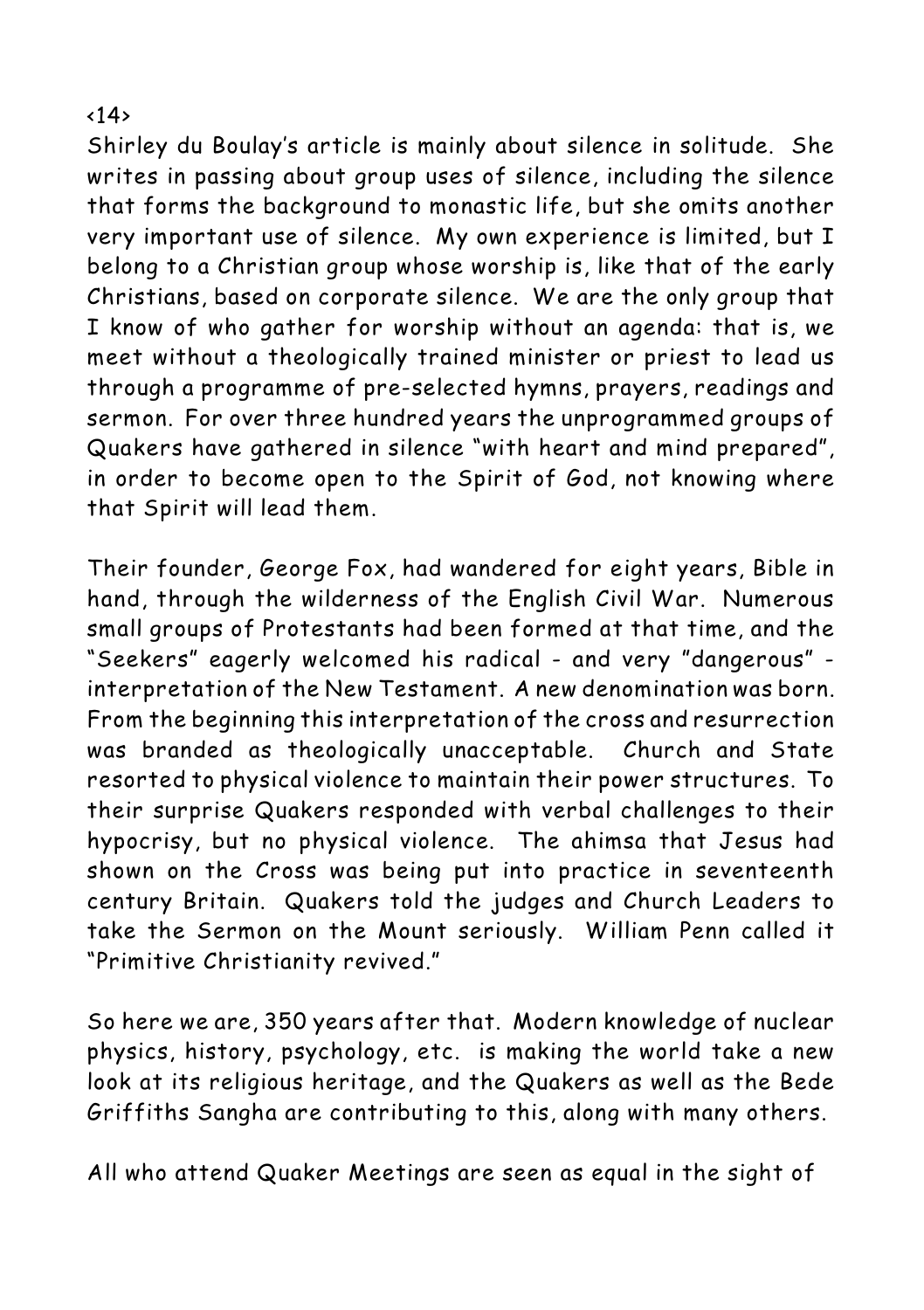God and all contribute from their own spiritual resources, letting the silence nurture them, and offering a spoken - or even sung - message if the time is right. Considerable discipline is needed, but the silence provides it - those who do not benefit from the silence do not come back. Of course, if the Quaker Meeting for Worship is to become "gathered" into the presence of God, Quakers also have to spend time in Meetings for Learning as well as in private times of prayer, meditation and reading. We are enjoined to be "open to new Light, from whatever source it may come". The gathered silence sifts the wheat from the chaff.

Thank you, Shirley du Boulay, for drawing attention to the necessity of seeking out silent places in this noisy world. I would like you to add the Quaker tradition to your list.

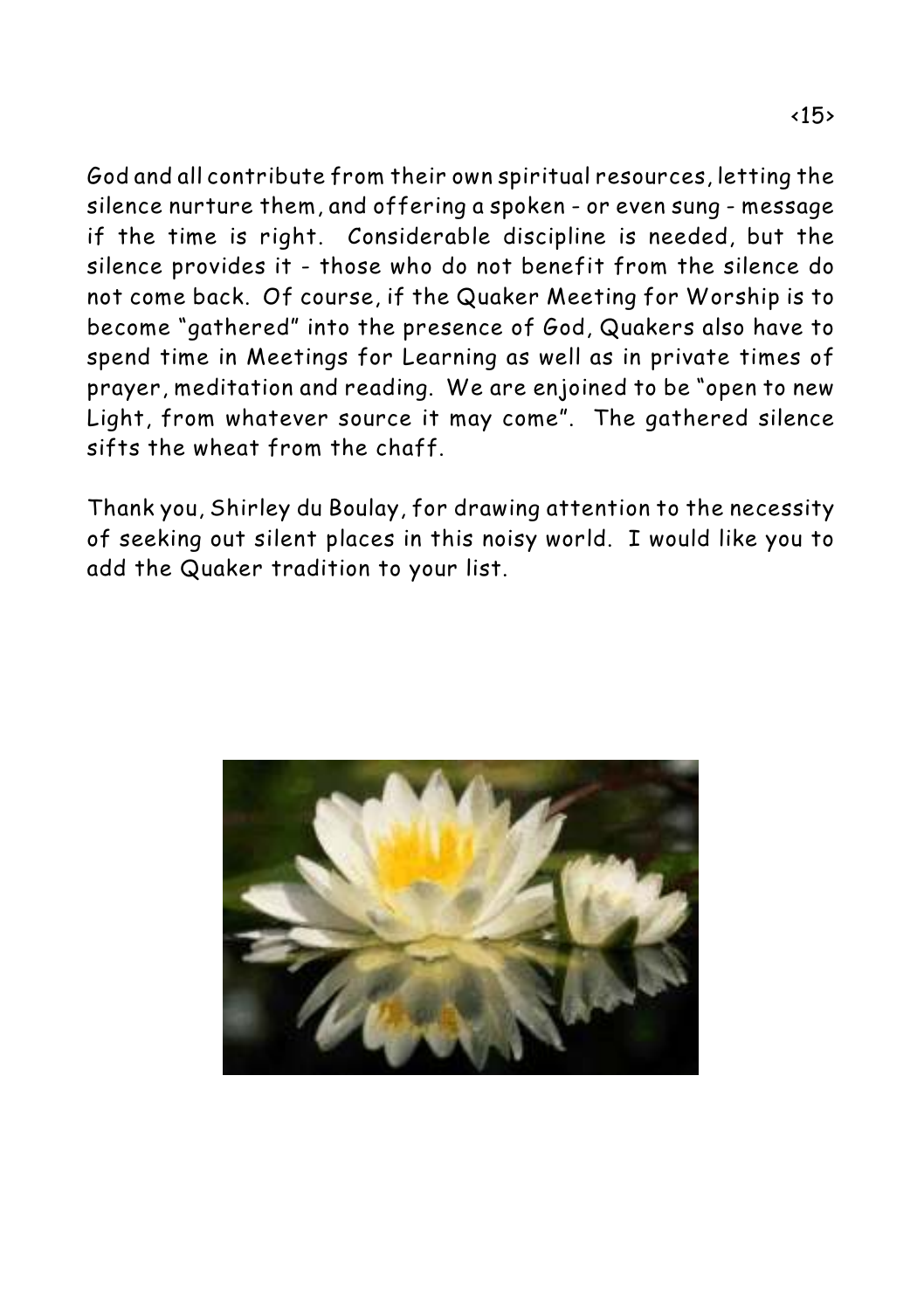# **Where Stands our Nineveh Today?** Sermon from Iona Abbey after the Scottish Referendum Alastair McIntosh, Sunday 21 September 2014

(At press with *Coracle*, Autumn 2014, The Iona Community)

*Jonah's anger with God at Nineveh, Jonah 3:10; 4:1-11 Jacob's wrestling the angel at Peniel, Genesis 32:22-31*

I drafted this sermon on Thursday, while the voting was taking place on whether Scotland should become an independent country.

At that time, none of us could tell which way the ballots would be cast. Now, three days on, I read it to you pretty much as sketched out then. But first, a preamble in the light of the outcome.

This weekend sees the joy of the 55% standing tempered by the sorrow of the '45; and that, both as a percentage, and an apostrophe.

Some of you will recognise there my allusion to the Jacobite uprising of 1745 against the fledgling British state.

To the crushing of the clans the following year at the last battle on mainland British soil, Culloden, on Drumossie Moor near Inverness. Such was its psychological impact that when George MacLeod who rebuilt this Abbey and founded the Iona Community was nine years old, his father took him down to the village pier to shake hands with a Mrs McCormack, who was 85 years old.

"Now I'll tell you why," the old man later explained. "When she was nine years old she shook hands with a Mrs Campbell who was then 85 years of age, and Mrs Campbell, when she was nine years of age, stood at exactly this point on the jetty and watched the boat going down the Sound of Iona taking Bonnie Prince Charlie back to France [after the defeat at Culloden]."

I shook hands with George MacLeod when he was 85, so I'm just 3 handshakes away from the '45.

Right through to my generation, the psychological, social and economic problems of Scotland would often be summed up - albeit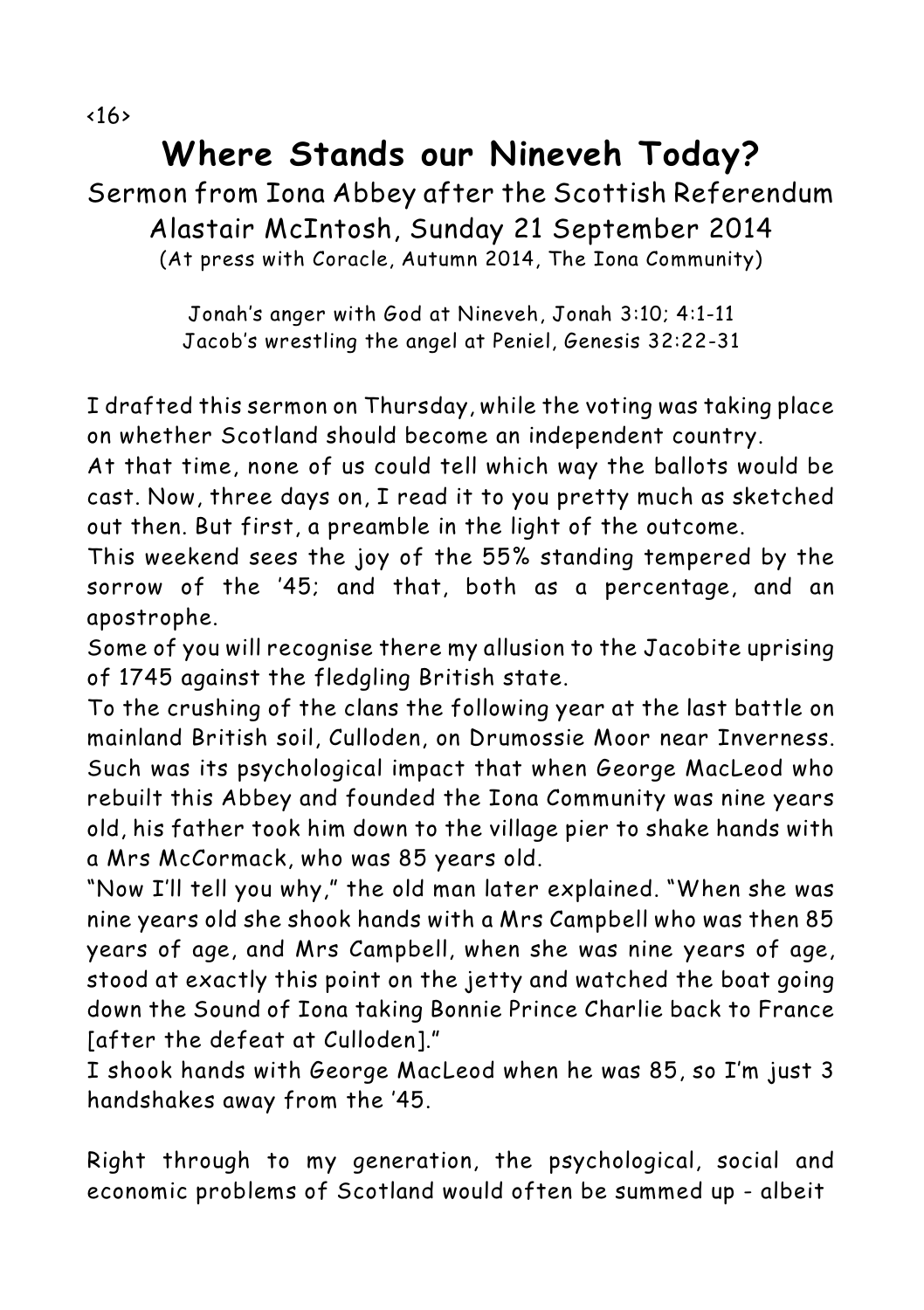with poetic licence - by the one-liner: "*It all goes back to Culloden.*" It helped to usher in the era of the Highland Clearances, the empty glens of the Isle of Mull that many of you will have passed through yesterday, the intergenerational poverty in our cities; and one can make tentative links to the evils of sectarianism, to chronic alcoholism, and to other symptoms of the violence in our culture never yet resolved for which, if you wanted to push the point and sum it up in a single word: you could say *Trident.* Our weapons of mass destruction.

On Friday, after the No vote, I had an email from a Yes-campaigner and cultural figurehead. He begged the question: "How do we process the genetic memory as we, again, scan Drummosie Moor for our wounded loved ones?"

So that's the psychohistory that echoes down the glens into the present.

*But let me be very, very clear.* 

Had the vote gone the other way, the heartbreak might reciprocally have fallen on the other side. A different set of narratives, another sense of loss, would today be playing out.

That is why I could draft most of what follows blind to the Referendum's outcome, and directed equally to both sides.

I did not know who might be suffering, but what I did know is that God is always on the side of those who suffer. God hangs with us on the Cross. As a proverb of the Scottish Traveller people has it, "God's no' sleeping."

In today's reading from the lectionary, the prophet Jonah anticipates God's vengeance upon Nineveh – the modern-day city of Mosul in northern Iraq.

Picture it. There's Jonah, nursing his wrath and hoping that God will live up to his firebrand reputation.

The citizens of Nineveh had it coming on account, we're told, of "their evil ways and … the violence that is in their hands."

Jonah was anticipating a spectacle of fire and brimstone. The perpetuation of the myth of redemptive violence. The idea that violence can redeem violence.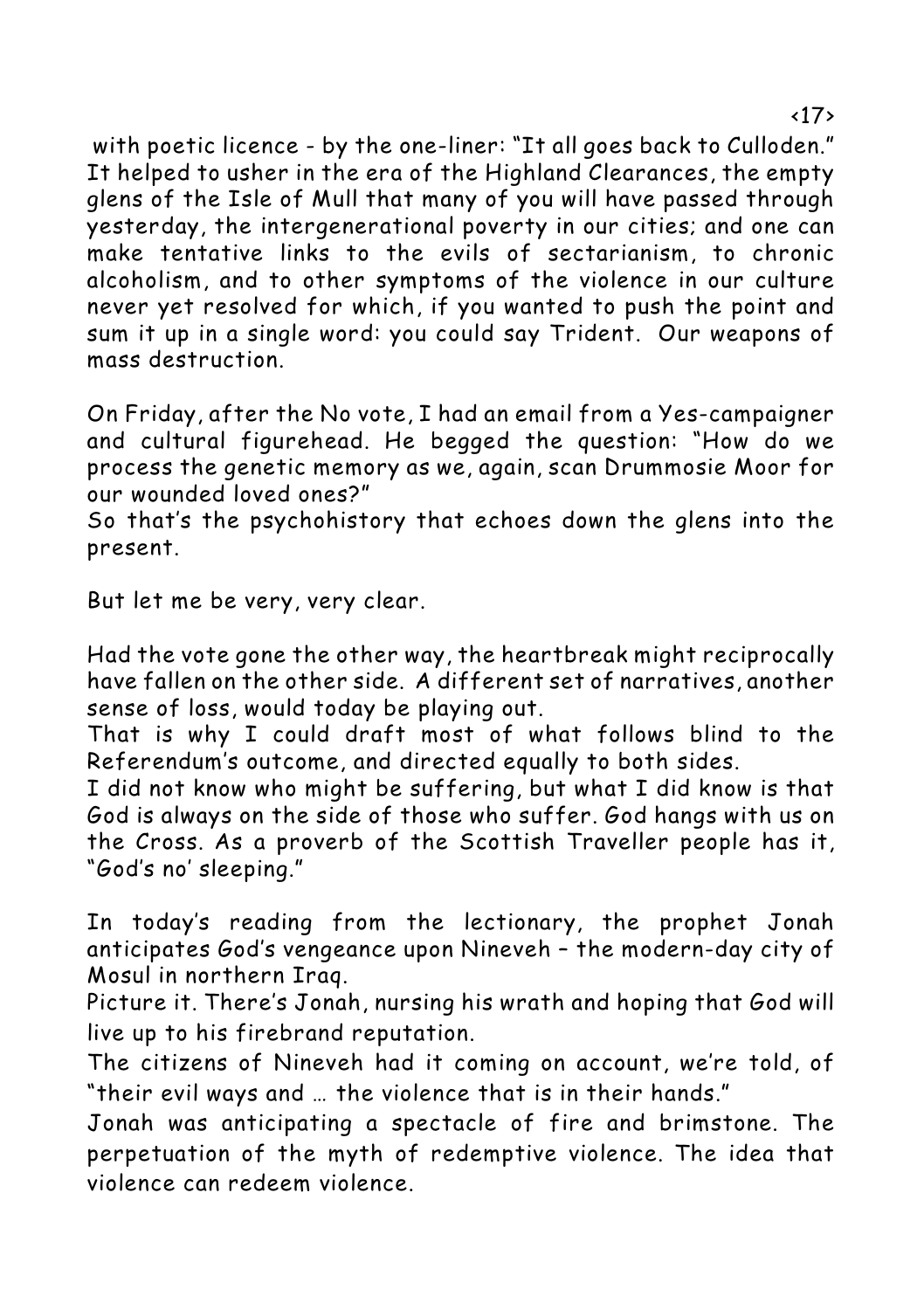<18>

But the King of Nineveh repents. He undergoes a massive inner transformation. He manages to break the spiral of violence and short-circuits the myth of redemptive violence.

Then, and only then, we glimpse the true face of God: "gracious … merciful, slow to anger, and abounding in steadfast love."

But here's the ever-so-human irony. That very salving light leaves Jonah's small self feeling cheated.

The text tells that God's laid back attitude was, "very displeasing to Jonah, and he became angry."

Why? Because the reluctant prophet preferred to think of God as being *armed for vengeance*. A God made, we might infer, not in God's own image, but in the idolatrous image of Jonah's own projected violence.

What does God do? He catches the opportunity. She uses it as a spade to dig for deeper spiritual gold.

God sends a bush to shade the over-heated prophet from the sun.

But scarcely has its foliage burst forth, when a worm is sent to gnaw its stem and cause the leaves to wither.

Have you or I, in our lives, ever met - that worm?

The worm that strips away the fig leaves of our self-deception and our righteous indignation? The worm that composts them to something that can grow new life?

Jonah's left beside himself with rage. He cries out to his creator: "Please take my life from me, it is better for me to die than to live." Only then one feels the warming smile, the raising of the eyebrow, even the humour in God's reproach.

"Is it right for you to be angry […] *about the bush?*"

Poor Jonah! He can only beat about the bush.

"Yes, *angry enough to die*."

To which God replies: "You are concerned about the bush … for which you did not labour and which you did not grow … [But] should I not be concerned about Nineveh, that great city, in which there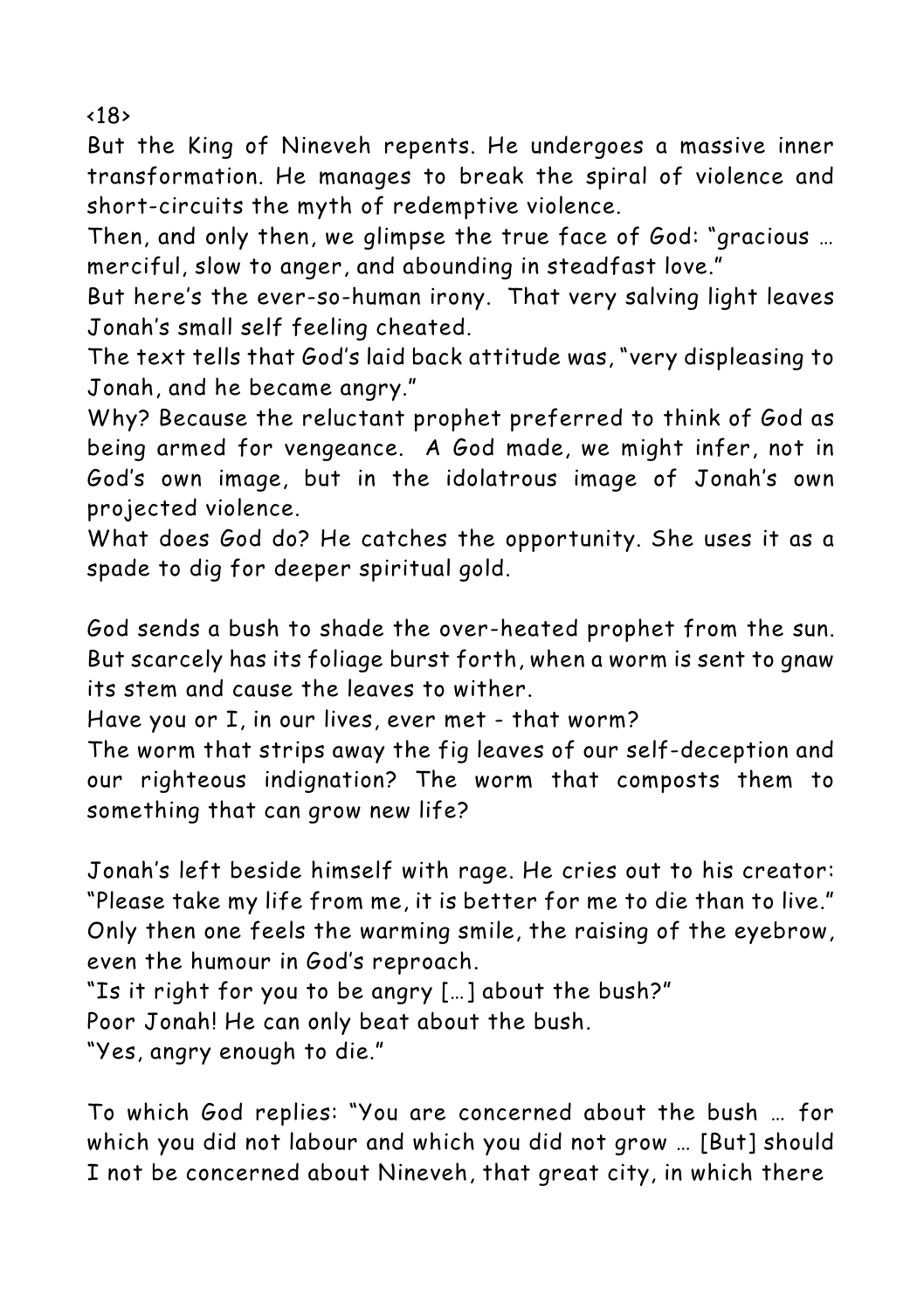are more than a hundred and twenty thousand [souls]?"

Here is the God whose name is Holy, who inhabiteth eternity, who has just pressed "reset" on his prophet's shrivelled and shrunken worldview.

Here is the God who takes a God's-eye-view. Whose tickling worm recasts the suffering of a blinkered humankind and opens up what Tillich called the "depth of existence," the depth of life itself.

And so I put to you gathered here on Iona, today: *What is a nation?* What does it mean to be a community writ large?

The Bible shows an historical progression in its sense of nationhood. It starts with Genesis, where the nations rest upon an *ethnic basis* of blood lineage.

Then half way through, Ezekiel introduces a *civic basis* of nationhood. Here the children of the aliens – the refugees and the incomers - shall be adopted, and given land: and "they shall be to you as citizens of Israel."

The New Testament further ramps it up towards a *spiritual basis* of nationhood. In Christ, there is "neither Jew nor Greek." And recall how Jesus was pressed by the Canaanite woman to extend his Jewishness, to render it inclusive, and thus to heal her daughter who he had initially shunned on grounds of racial discrimination.

It has been said: "A nation is a soul, a spiritual principle."

That collective sense of soul is what the Bible calls, the "angels" of the nations.

In the Book of Daniel, the angels of the nations wrestle each other, even to the point of fighting.

We must, says Walter Wink, the late great American theologian of power and peace, *name* these powers and what they do.

And then *unmask* the ways in which, when they are "fallen" or corrupted, the poor are oppressed and the natural world, wasted.

Only then can we *engage* the Powers that Be: can we call back the angels of the nations to their higher, distinctive, God-given callings or vocations.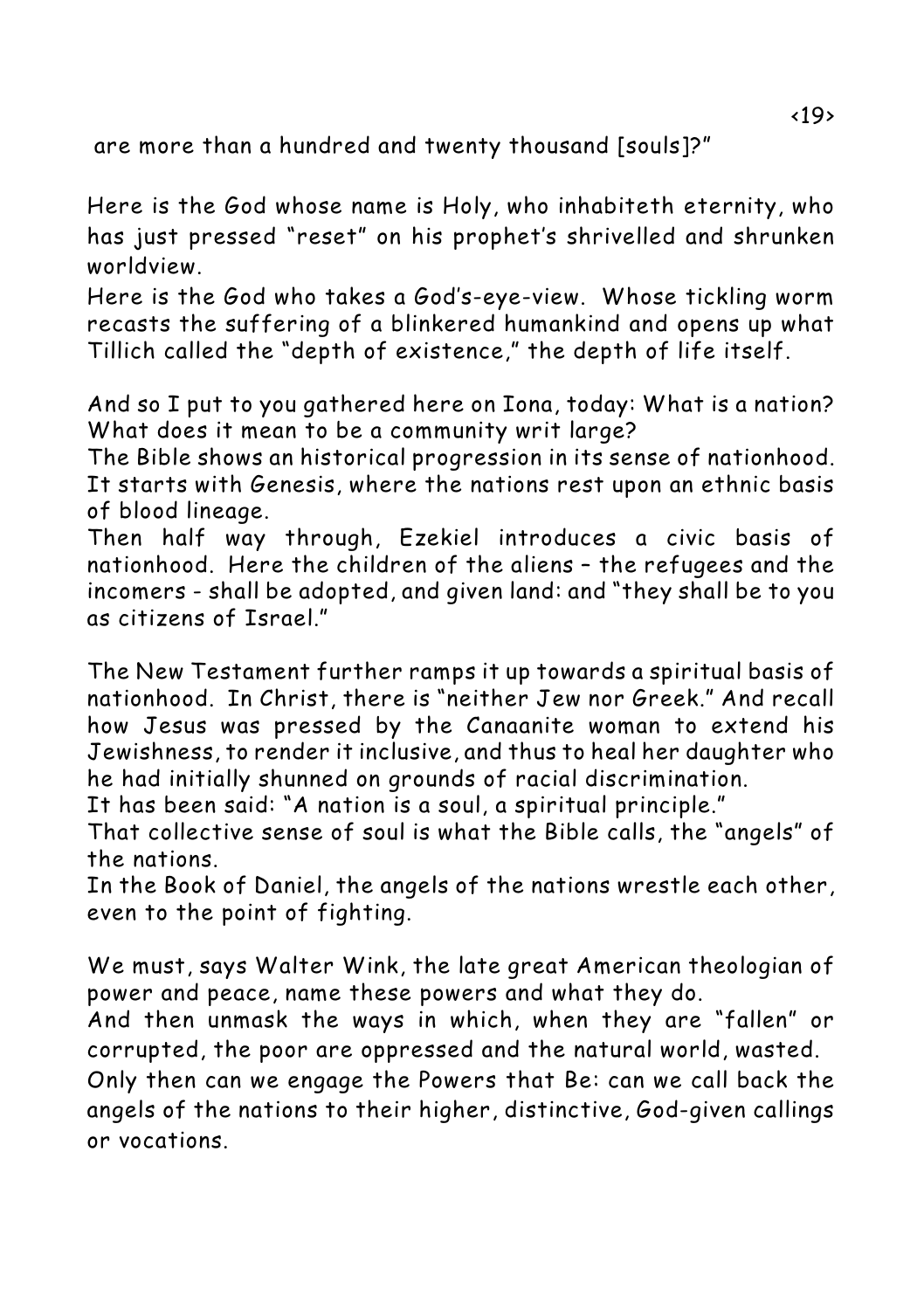$\langle 20 \rangle$ 

I am not entitled here to suggest that Scottish nationalism trumps British nationalism, or the other way around.

I am just pointing out that the Book of Jonah suggests that when the worm wilts our foliage, when things don't work out the way we'd have hoped, we can either wallow in self pity and our wrath, or be uprising to a greater understanding.

It is that, to me, that gives legitimacy to nationhood. By our values they shall know us.

In our other reading this morning, Jacob wrestled all night long at Peniel, struggling with an otherworldly man, another kind of "angel".

It left him limping, struck and dislocated at the hip.

What is the symbolism of the hip?

It is the means by which we stride out into the world. Psychologically, it is our outer self, our ego self, the small self that's yet to grow up spiritually.

It fears the worm, yet something somewhere yearns to glimpse the God's-eye-view.

Jacob found that when you wrestle with an angel, you get hurt; but the endgame - is blessing.

That's the wrestling with the angels of the nations that has been, and remains in its aftermath, the Referendum process.

That is why the Referendum outcome may have closed a door upon the '45, the 45%. But the challenge now, for the 100%, for both sides, is to ask: *where stands our Nineveh today?* To seek a deeper opening of the way.

An opening already glimpsed in the huge surge of creative energy and political participation that the process has set free.

*Pray this day that we can learn from Jonah's confessional sharing of his vengeful wrath.* 

*Pray that we might find the blessing wrought, for all his flaws, by Jacob. The blessing wrought at Peniel, a place that means, "the Face of God."* 

*Pray to find, amidst our suffering, or our joy, the face of God. And that, in God's own image. The face of steadfast love.*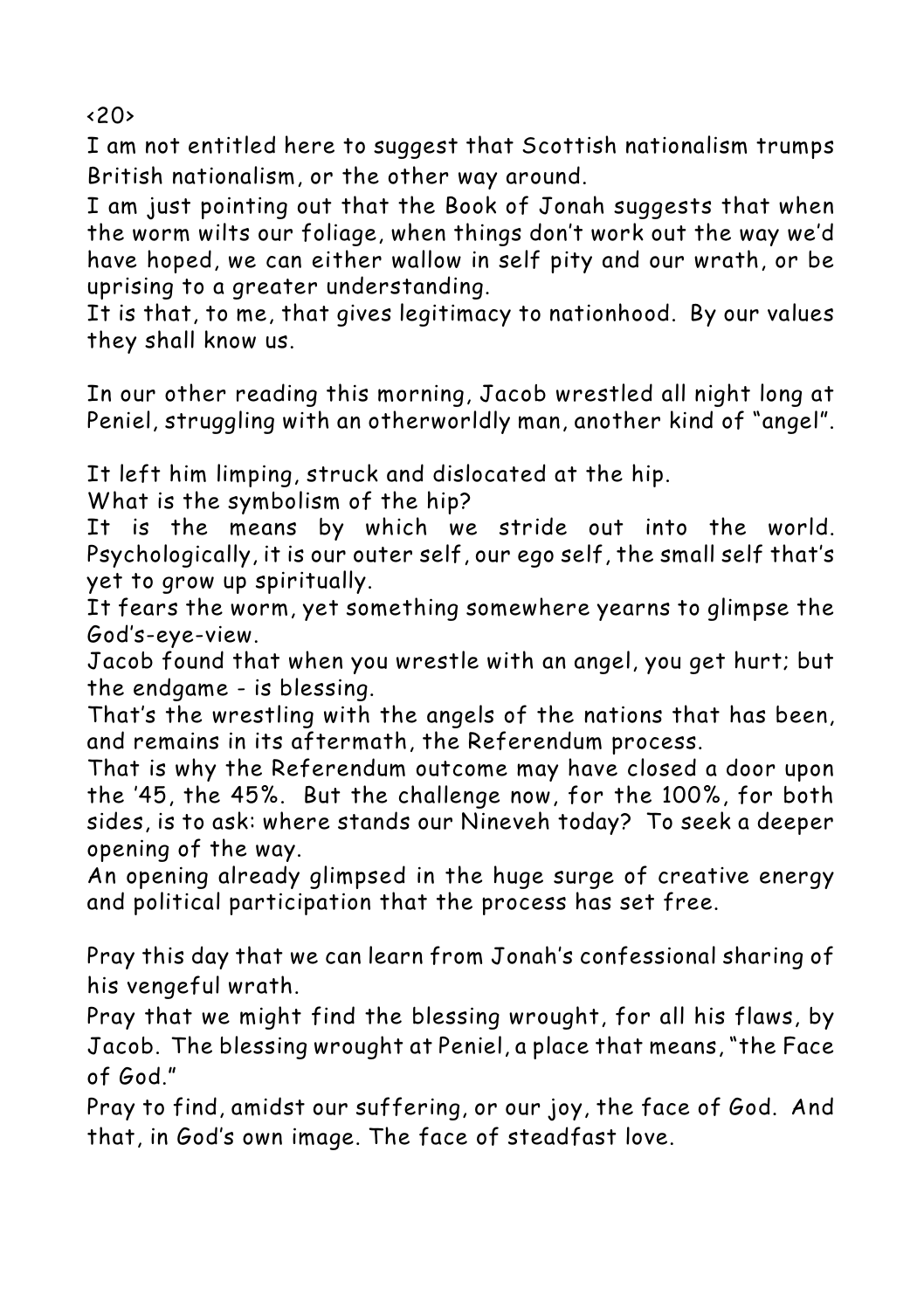# **A New "Scotsman's" reflection on the referendum. David Rees (Lanark)**

I am a Quaker married to a Roman Catholic. We moved from South London to a retirement village in South Lanarkshire at the end of February this year and have been on the Electoral Roll since April. We were therefore able to vote in the Referendum. My wife had decided from the start that she was going to answer 'Yes' to the question: Should Scotland be an independent country? I was inclined to the opposite view until I visited a shop in Hamilton which had been given over to distribution of Yes campaign material. I took some home with me and was so impressed by it, in particular by four speeches recorded on a DVD, that I changed sides.

It is interesting to make conjecture on the way that demographic patterns may have influenced the result on  $18<sup>th</sup>$  September. I believe that the young and those of modest means (comparatively poor) made up the bulk of those voting Yes. The elderly and the comparatively wealthy, i.e. those less inclined to take risks, made up the bulk of those voting No. It is ironic that the young have been denied the perceived benefits of independence by a decision of their parents and grandparents.

Natural resistance to change is not, to my mind, a wise or trustworthy emotion. One of our Advices recommends living adventurously. I regard the No voters as being like the servant in the parable of the talents who could not bring himself to take the risk of investing that with which he had been entrusted. I have reason to believe that most members of our small rural Local Quaker Meeting voted Yes, the main motivation being to rid Scotland of Great Britain's weapon of mass destruction: Trident. I suspect that most of our neighbours in this retirement village voted No, but have heard nothing to confirm or deny that suspicion.

The above is a personal view which may be of interest to other Quakers. I sincerely hope that Friends who supported the Better Together movement will not take any offence.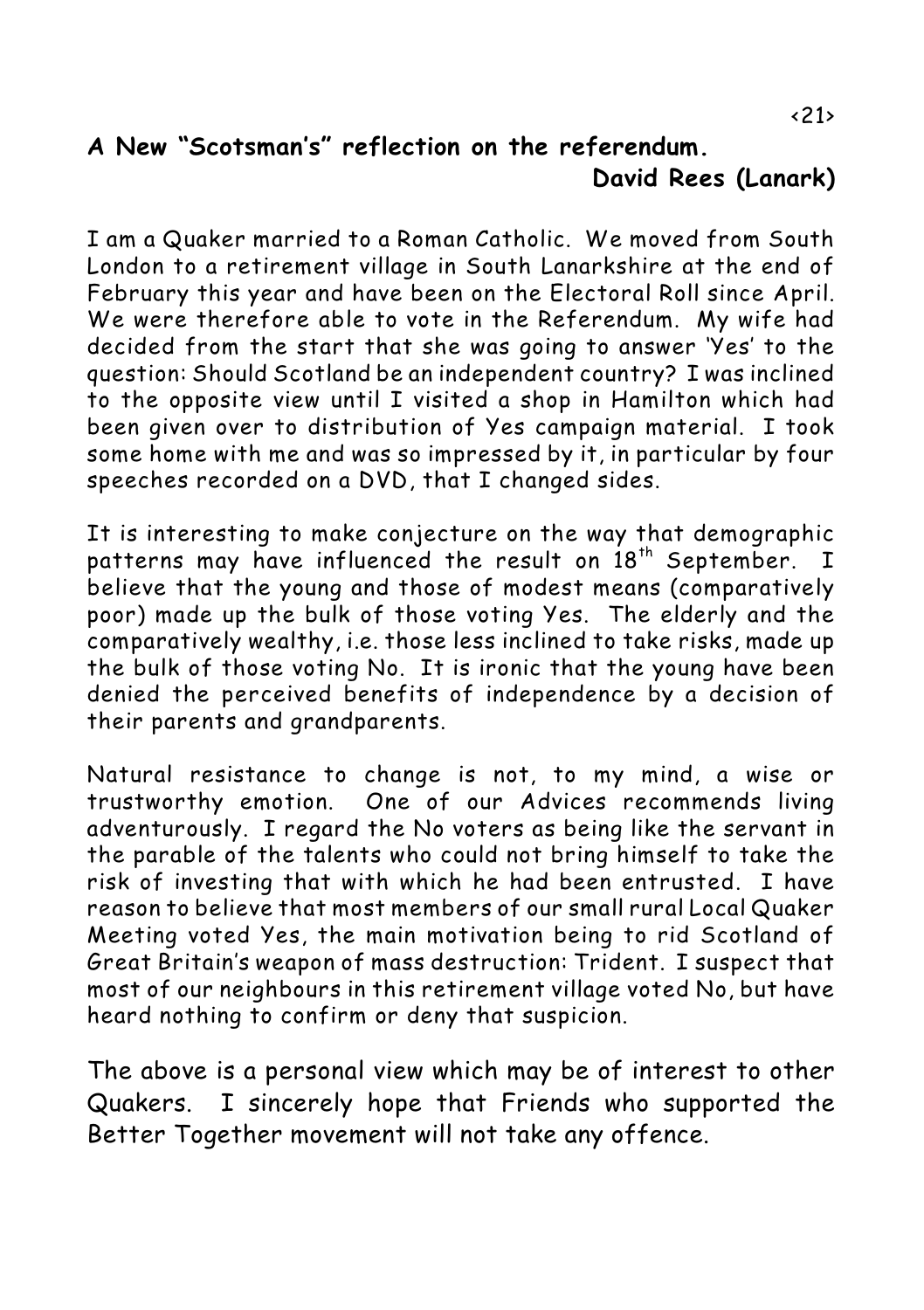#### $\langle 22 \rangle$ General Meeting for Scotland 13<sup>th</sup> September 2014 **Phil Lucas**

About fifty friends were in Inverness on Saturday, 13 September for General Meeting, clerked by Martin Burnell and Adwoa Bittle. During opening worship, the poem 'The Morning After, Scotland,  $19^{th}$ September 2014' by Edinburgh Makar Christine de Luca was read to us, including these lines:

*We aim for more equality; and for tomorrow to be more peaceful than today; for fairness, opportunity, the common weal; a hand stretched out in ready hospitality.*

*It's those unseen things that bind us. Not flag or battle-weary turf or tartan. There are dragons to slay whatever happens: Poverty, false pride, snobbery, sectarian schisms still hovering. But there's nothing broken that's not repairable.* 

Kascia and Erin Smith, from Nairn Meeting, shared with us their experiences of Summer Shindig, held at Ackworth School. Kascia, who has been part of Shindig for several years, was a junior staff member this year and Erin was attending for the first time. It was a lively report on a very enjoyable week, leaving some older Friends wishing they qualified to attend. 'I wouldn't be the person I am today without Summer Shindig', said Kascia.

Elizabeth Allen, who convenes GM's Parliamentary Liaison Function Group, reported on the new post of Parliamentary Engagement Officer, which is currently advertised, with the hope that the person appointed can take post early in 2015. The initial appointment is for three years, will be based in Edinburgh and will work as a member of the Yearly Meeting advocacy team, but working closely with Scottish Friends. General Meeting is contributing about half the costs and AM treasurers will need to be in touch with the GM treasurer about their contributions.

Our clerk, accompanied by John Phillips, has met with Scottish Government officers to explore the implementation of the Marriage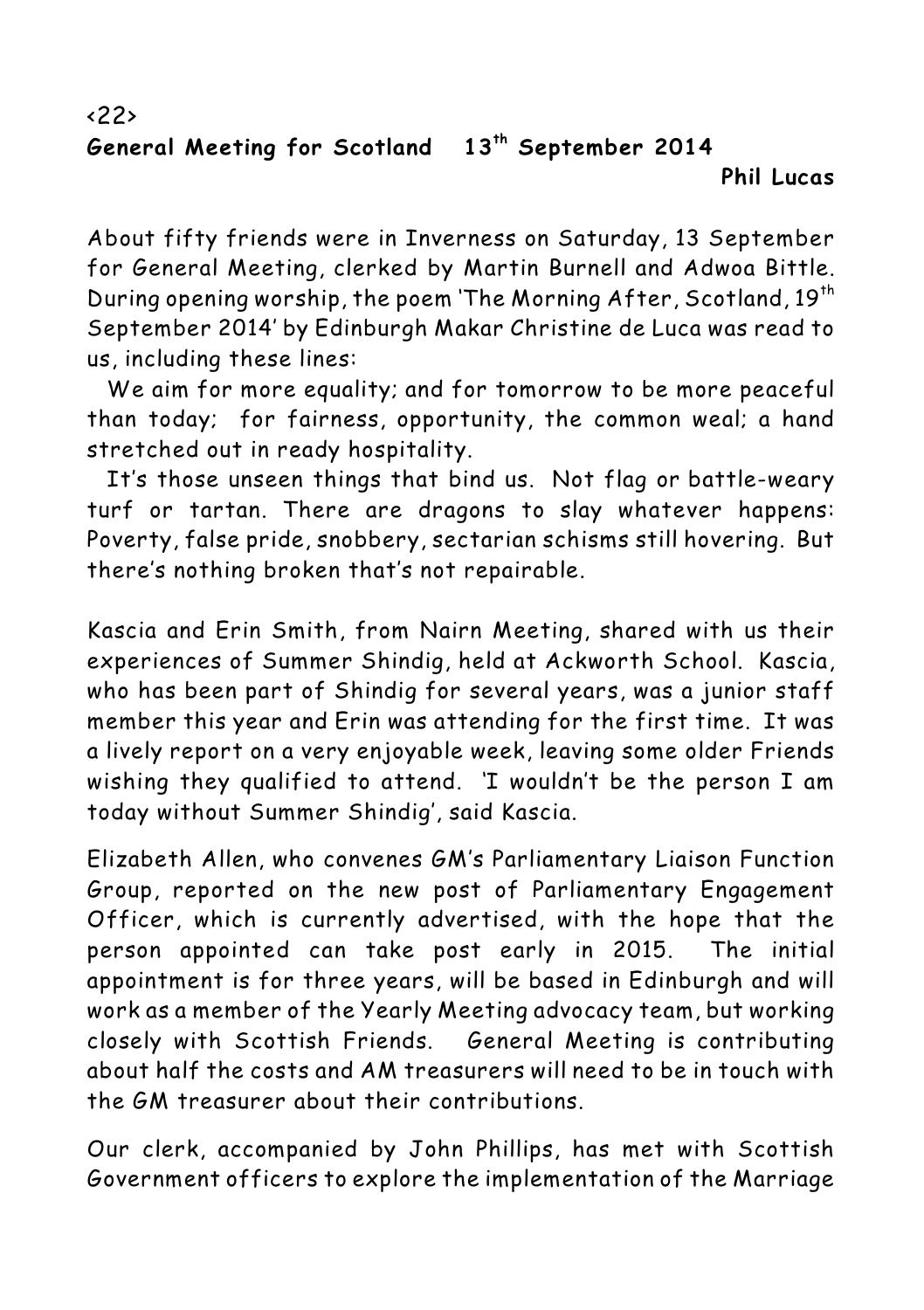and Civil Partnership Act 2014. We shall be able to register same sex and opposite sex marriages in exactly the same way and using the same paperwork. Those with previously registered civil partnerships will be able to opt into marriage but we have not expressed a wish to register Quaker civil partnerships in the future.

We agreed to make an annual donation to the Prison Week Scotland Trust and we agreed to set up a working group to explore appropriate ways of commemorating the 1916 Conscription Act, which resulted in the suffering of many conscientious objectors during the First World War.

We heard an interesting report from Jane Pearn of the September Meeting for Sufferings (MfS) and our relationship with that body provided the content of the afternoon session, which was led by Anne Ullathorne, assistant clerk of MfS and Juliet Prager, deputy recording clerk. We were asked to indicate how many of those present had been engaged in central BYM work or as meeting clerks. A surprisingly large percentage of those present raised their hands, a reminder that many of those who attend GM are the same Friends who give time to other parts of the Quaker structure and glue that enable worship, community and activism for the rest.

The session gave us the opportunity to have our questions answered about how MfS is working following the changes made in recent years, its relationship with Yearly Meeting Trustees, with Area Meetings and General Meeting and how minutes from Area Meetings contribute to its work. Every effort is being made to ensure that communications work well in both directions. The role of our appointed representatives is key both to this and to the work of MfS.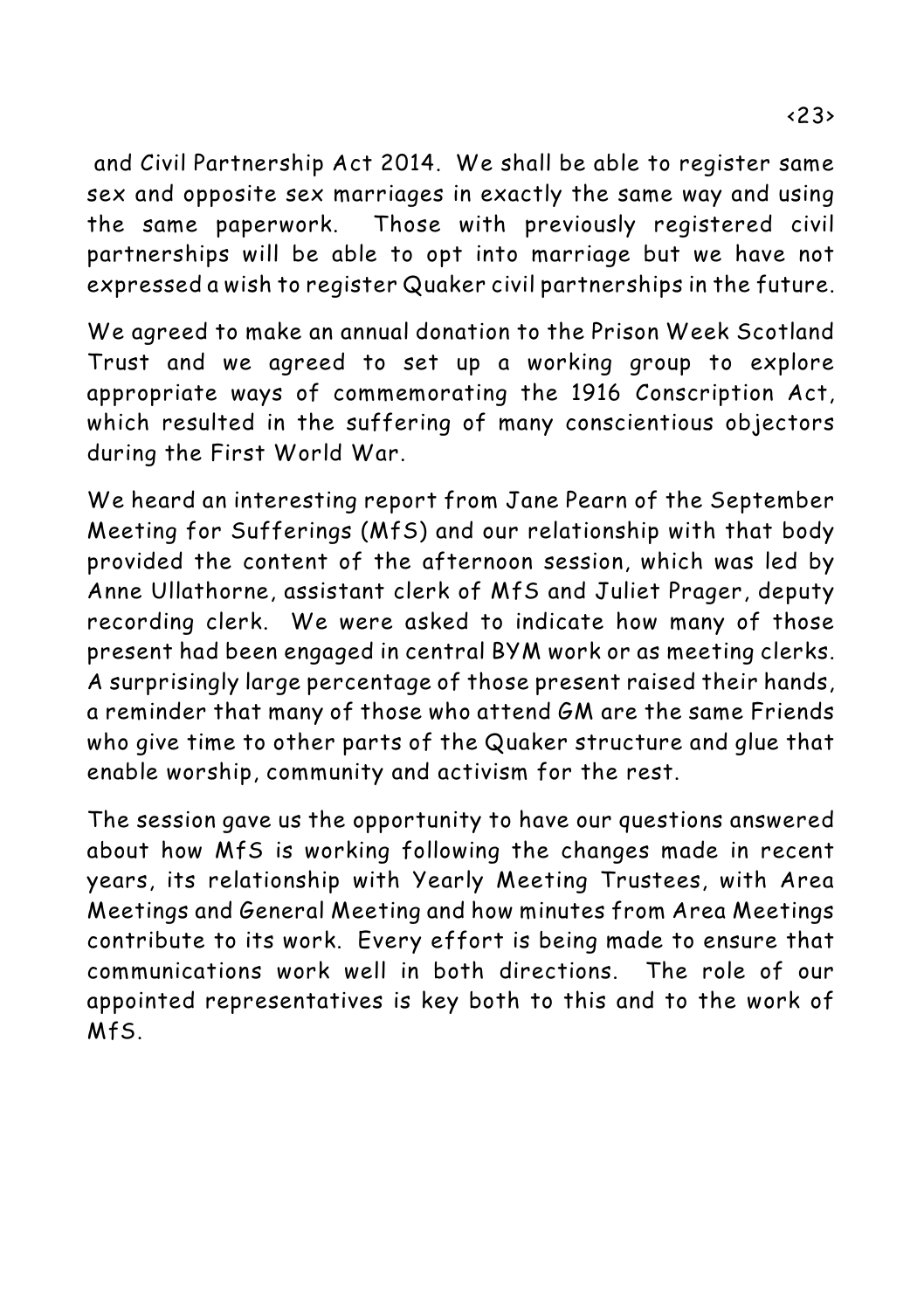# **Residential General Meeting for Scotland**

# **15th/16th November 2014 at 11 am in Renfield Centre,**

Renfield St Stephen's Church, 260 Bath Street, Glasgow. G2 4HZ

Sunday session 9.30 am in Glasgow Meeting House,

## 38 Elmbank Crescent, G2 4PS

*"We may seem at times to take God for granted. But we know the beyond in our midst; we rely on God's free, sustaining, creative and lively action as we rely on the air we breathe and the ground we walk on" London Yearly Meeting 1986. QFP 26.66*

#### **Dear Friends and Attenders throughout Scotland,**

Our gathering in November will start with tea and coffee from 10.30, and then Meeting for Worship for Business from 11.00am. Business will include a report on the outcome of interviews for the Parliamentary Engagement post; a report on views submitted to the Smith Commission which is formulating proposals for further devolution; the future of the Outreach Function Group; the financial budget for 2015; and various appointment matters.

Our remaining sessions during the weekend will focus on this year's Yearly Meeting Gathering, held at Bath. We will have the opportunity to listen to the experiences of BYM gathering participants. They will share their highs and lows and learning. These participants will span the age range of our Quaker family from the very young to the older generations. Following the presentations we will move into smaller groups and, through discussion, tackle some questions relating to material from the Gathering and linking with Meeting for Sufferings' Long Term Framework questions for January 2015.

On the Saturday evening, after a shared meal at a local restaurant, Glasgow Friends are planning an entertainment where everyone will be invited if they wish to share a poem, story, song, music etc. Please come prepared!

This weekend gathering is a good opportunity to get to know Friends from across our wider Scottish community. Do encourage any new Friends or attenders from your Meetings, who may not have been to General Meeting before, to come along.

Martin Burnell, Clerk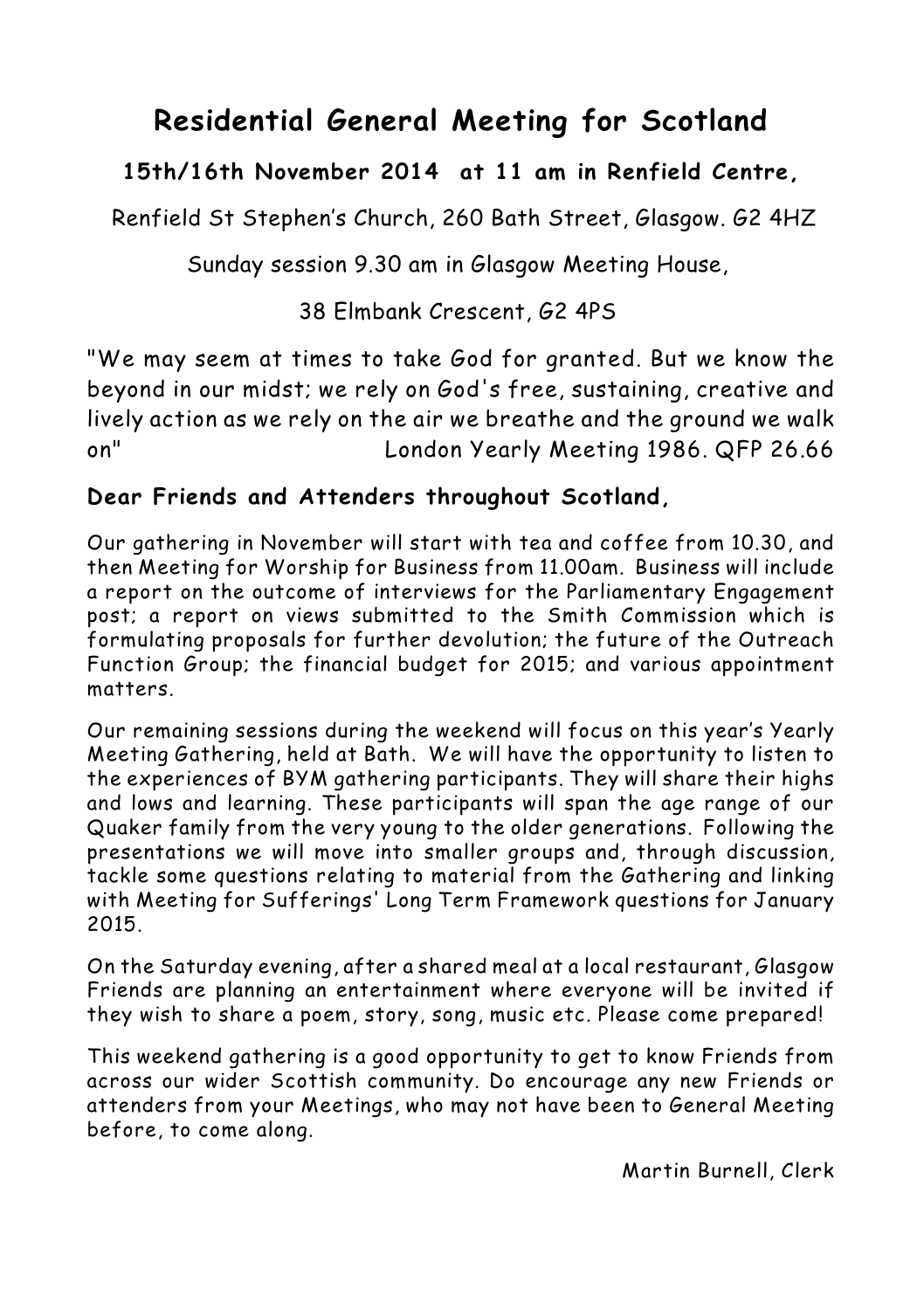# **Religious Society of Friends in Scotland Residential General Meeting**

# **15/16 November 2014 Renfield Centre, Renfield St Stephen's Church 260 Bath Street, G2 4HZ**

*"We may seem at times to take God for granted. But we know the beyond in our midst; we can rely on God's free, sustaining, creative and lively action as we rely on the air we breathe and the ground we walk on"*

London Yearly Meeting 1986. QFP 26.66

Our gathering in November will start with tea and coffee from 10.30, and then Meeting for Worship for Business from 11.00am. The morning, as usual, will be devoted to business matters and reports.

Our remaining sessions during the weekend will focus on this year's Yearly Meeting Gathering, held at Bath. We will have the opportunity to listen to the experiences of BYM Gathering participants. They will share their highs and lows and learning. These participants will span the age range of our Quaker family from the very young to the older generations. Following the presentations we will move into smaller groups and, through discussion, tackle some questions relating to material from the Gathering and linking with Meeting for Sufferings' Long Term Framework questions for January 2015.

Please come to General Meeting, uphold our Meeting for Business, take the opportunity offered by the weekend gathering to get to know Friends from across our wider Scottish community, and do encourage any new Friends or attenders from your Meetings, who may not have been to General Meeting before, to come along.

The Saturday day sessions will be held in the Renfield Centre in Bath Street, but we will have the use of the Meeting House at Elmbank Crescent for Saturday evening and Sunday morning.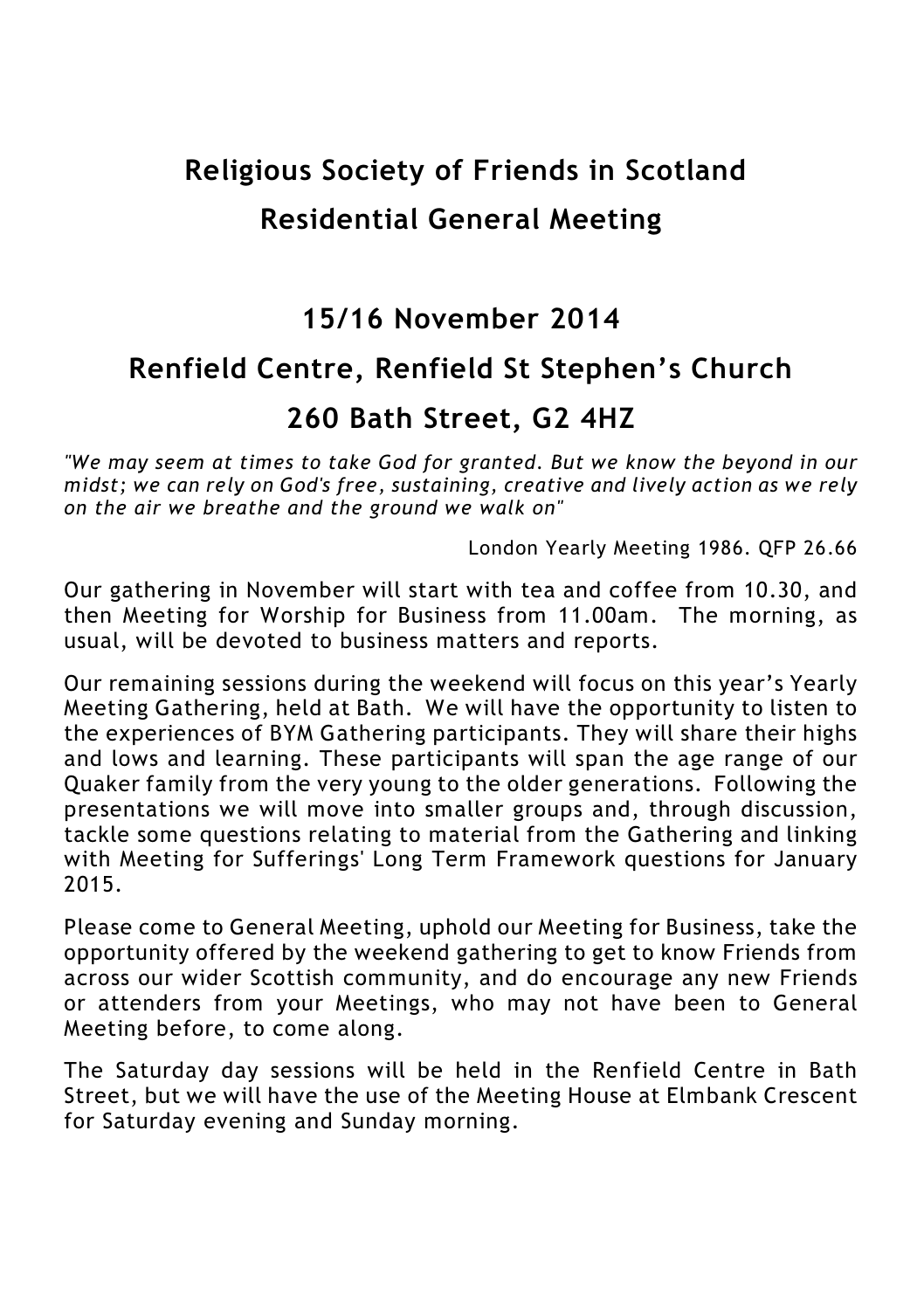#### **Children and Young People:**

There is no specific programme planned, but if we are notified **by the closing date** that you are bringing your children we will arrange childcare.

**Saturday evening:** Following dinner (TBC), Zem Moffatt will lead a ceilidh. Bring a musical instrument, a poem, a song, or a pair of ears to listen.

**Sunday morning:** Will start with tea and coffee from 9am. Meeting for Worship with Glasgow Friends is at 11am, and there is a shared lunch afterwards at 12.45pm.

#### **Saturday Venue:**

The Renfield Centre complies with current accessibility legislation and is close to public transport (see map). The nearest convenient day parking is in the parking garage at Elmbank Crescent across from Glasgow Meeting House, about 2 minutes' walk away. There is no Saturday parking on the street.

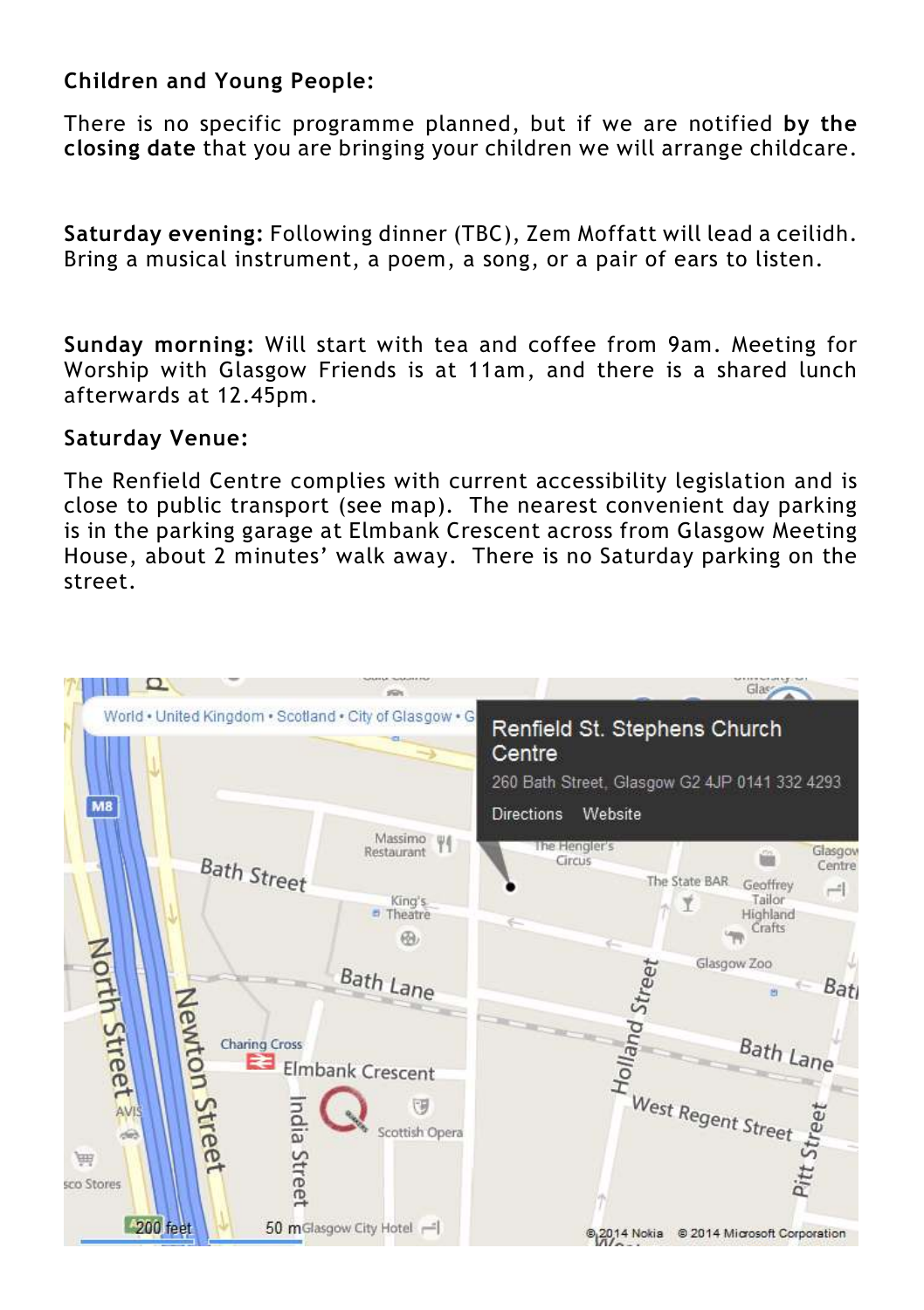# **Booking Form:**

| Names of any others for whom booking is being made:              |  |  |
|------------------------------------------------------------------|--|--|
|                                                                  |  |  |
|                                                                  |  |  |
| Do you require childcare? If so, please give name(s) and age(s): |  |  |
|                                                                  |  |  |
|                                                                  |  |  |

## **Meals**

*(please complete and return this, to help us with numbers, even if you do not require accommodation)*

|                 | No. adults | No.<br>children |
|-----------------|------------|-----------------|
| Saturday lunch  |            |                 |
| Saturday dinner |            |                 |
| Sunday lunch    |            |                 |

**All meals will be vegetarian.** Attempts will be made to maximise fair trade and organic ingredients.

Do you have any special dietary needs? Please state below if vegan, or anything to which you are allergic (dairy, nuts, wheat etc)

. . . . . . . . . . . . . . . . . . . . . . . . . . . . . . . . . . . . . . . . . . . . . . . . .